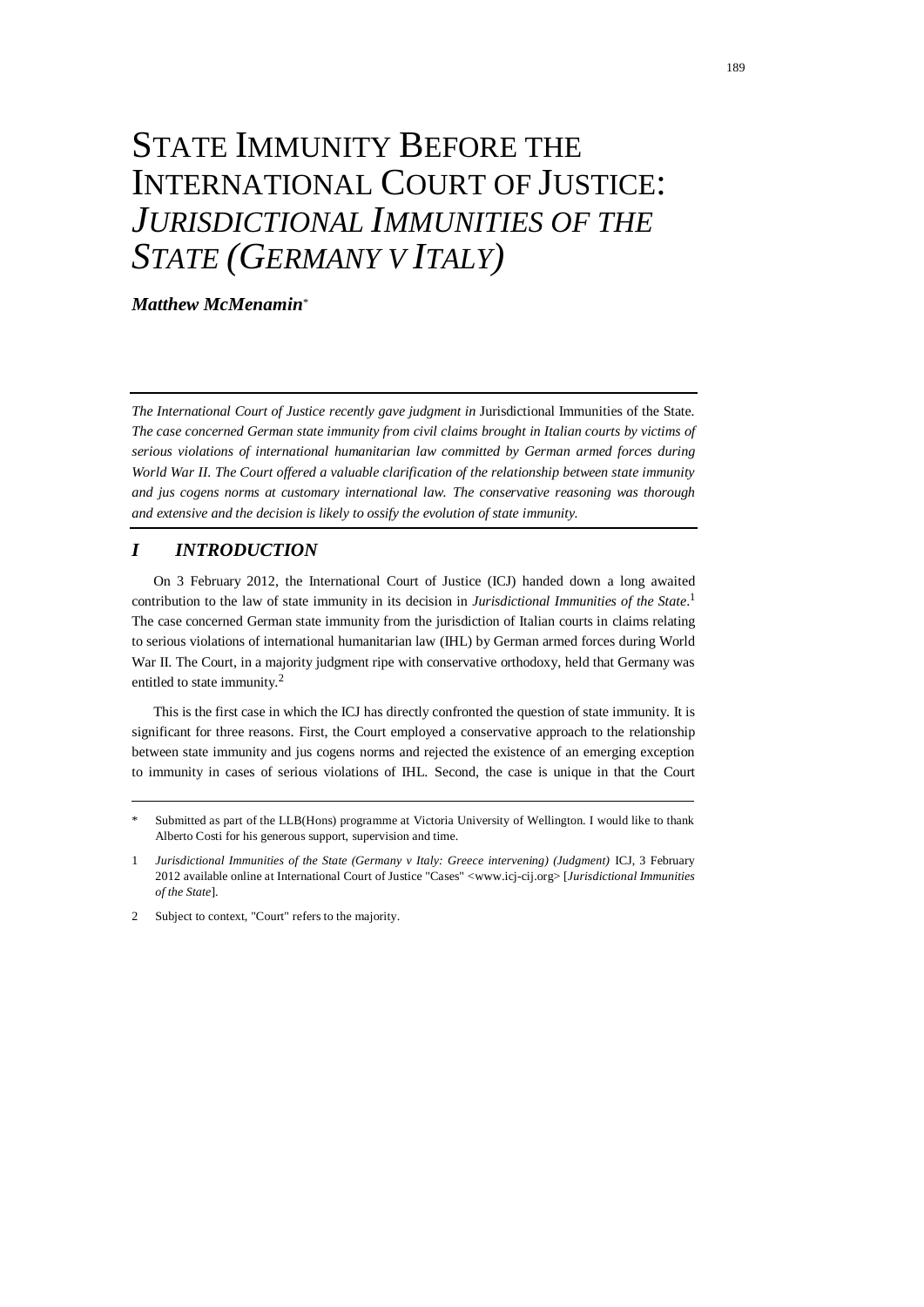undertook an extensive and detailed examination of state practice including decisions of municipal courts. Third, divergent conceptions of the role of the ICJ in international law were manifest in the contrasting methodology of the majority and dissenting judgments.

This article will present and critique the judgment of the ICJ. To this end, Part II will introduce the concept and history of state immunity. Part III will outline the factual and legal matrix of the case, the arguments of the parties and the decision of the ICJ. Part IV will argue that, *de lege lata*, or what the law is, the majority reached a correct decision as to the current customary international law of state immunity. Moreover, it will argue that the majority did so by adopting an appropriately positivist methodology. On the matter of *de lege ferenda*, or what the law ought to be, Part V will contend that, as a matter of policy, it would be best if states came to recognise an exception to state immunity for serious breaches of jus cogens norms if there are no alternative avenues of redress. Part VI will argue that the development of this exception in state practice is unlikely given that the judgment has the potential to ossify the customary international law of state immunity.

# *II STATE IMMUNITY: CONCEPT AND EVOLUTION*

<span id="page-1-2"></span><span id="page-1-1"></span>Jurisdictional state immunity precludes the judiciary of one state from exercising jurisdiction in a legal claim to which another sovereign state is a party.<sup>3</sup> State immunity is the immunity of the state itself as opposed to that of a state official.<sup>4</sup> It is separate and distinct from the immunity of states from enforcement measures against them.<sup>5</sup> It is also important to distinguish immunity from impunity and an acceptance of actions as lawful.<sup>6</sup> This article will discuss state immunity in civil proceedings, but not the individual immunity of state officials in criminal proceedings.

<span id="page-1-3"></span><span id="page-1-0"></span>The rule of state immunity initially arose from the immunity of the sovereign;<sup>7</sup> the King could not be sued in his own courts.<sup>8</sup> With the development of the nation state, the fundamental principles of sovereign equality and independence came to govern interstate relations.<sup>9</sup> State immunity derives

5 Malcolm N Shaw *International Law* (6th ed, Cambridge University Press, Cambridge, 2008) at 724.

<sup>3</sup> Hazel Fox *The Law of State Immunity* (2nd ed, Oxford University Press, Oxford, 2008) at 5.

<sup>4</sup> Katherine Reece Thomas and Joan Small "Human Rights and State Immunity: is there Immunity from Civil Liability for Torture?" (2003) 50 NILR 1 at 20.

<sup>6</sup> *Arrest Warrant of 11 April 2000 (Democratic Republic of the Congo v Belgium)* [2002] ICJ Rep 3 at 25.

<sup>7</sup> Lorna McGregor "Torture and State Immunity: Deflecting Impunity, Distorting Sovereignty" (2007) 18 EJIL 903 at 918.

<sup>8</sup> *Second report on jurisdictional immunities of States and their property, by Mr Sompong Sucharitkul, Special Rapporteur* [1980] YILC 199, vol 2, pt 2 at [67].

<sup>9</sup> McGregor, above [n 7,](#page-1-0) at 912.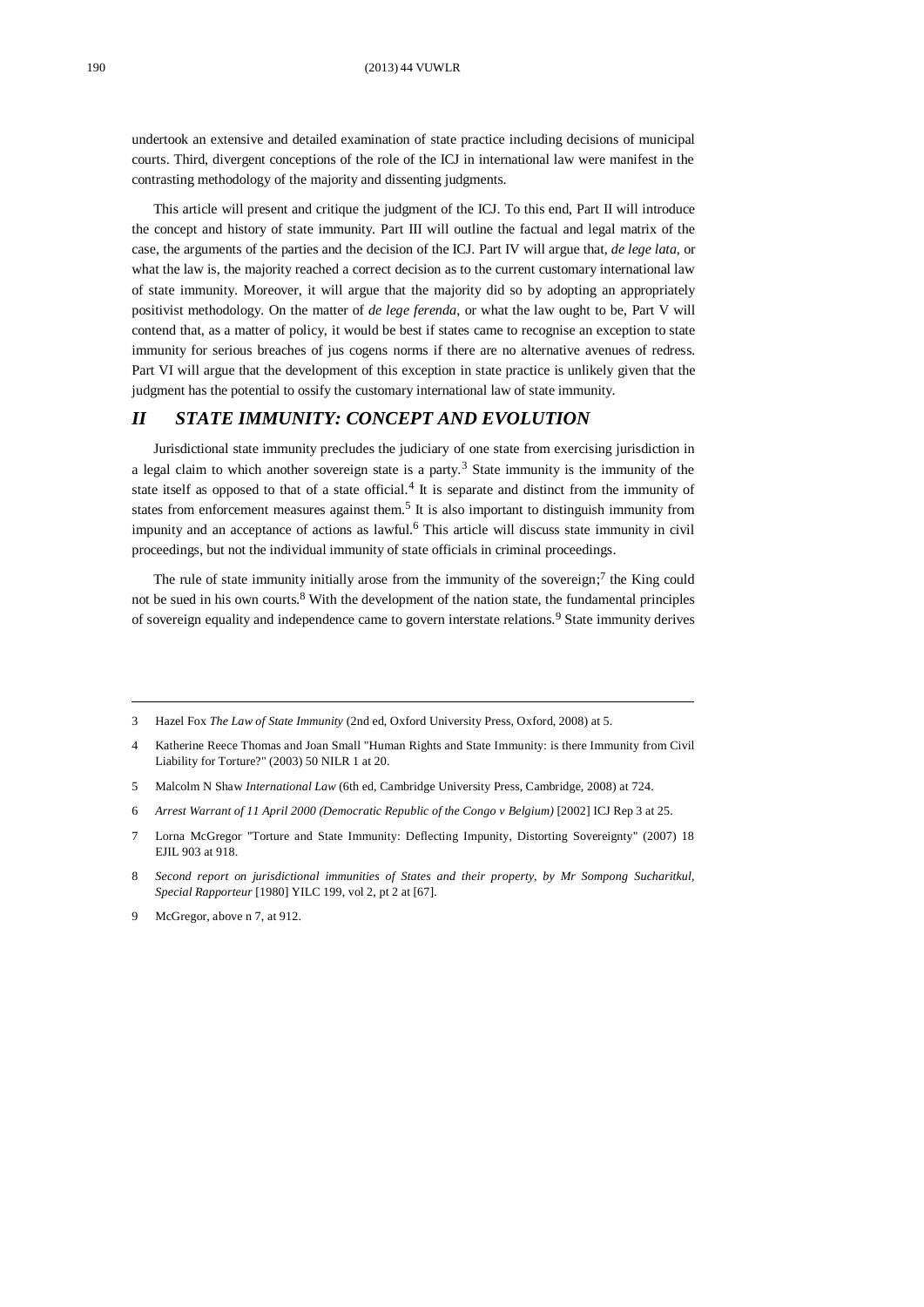<span id="page-2-0"></span>from these principles; as captured by the maxim *par in parem non habet imperium*, an equal cannot have jurisdiction over an equal*.* 10

## *A Absolute Immunity*

State immunity was originally considered an absolute bar on the jurisdiction of one state over another.<sup>11</sup> Absolute state immunity received its first judicial recognition in *Schooner Exchange v McFaddon*. <sup>12</sup> Chief Justice Marshall of the United States Supreme Court held that "one sovereign [is] in no respect amenable to another."<sup>13</sup> This case provided a foundation for the acceptance of the absolute doctrine in other jurisdictions.<sup>14</sup> The United Kingdom first affirmed the doctrine in *The Parlement Belge*. 15

# <span id="page-2-2"></span>*B Restrictive Immunity*

<span id="page-2-1"></span>State immunity is not a static doctrine and societal developments have resulted in doctrinal evolution.<sup>16</sup> Of particular influence was the increased state activity in commercial transactions in the late 19th and early 20th centuries. This occurred in the context of a global commercial marketplace and the rise of a rights consciousness.<sup>17</sup> States that were engaged in commercial transactions with private parties could shield themselves behind the absolute doctrine of state immunity. This created a pressing social concern that the doctrine could unfairly disadvantage private companies that transacted with states.<sup>18</sup> As a result, a restrictive conception of state immunity developed.<sup>19</sup> A

- 11 Shaw, above n [5,](#page-1-1) at 701.
- 12 *Schooner Exchange v McFaddon* 11 US 116 (1812).
- 13 At 136.
- 14 Fox, above [n 3,](#page-1-2) at 204.
- 15 *The Parlement Belge* [1880] 5 PD 197 (CA). This case concerned the immunity of a delivery ship owned and operated by the Belgium King in English waters. The initial decision to deny immunity on the ground that the ship was engaged in commercial activity was reversed on appeal by reason of the independence and dignity of states. See Ernest K Bankas *The State Immunity Controversy in International Law: Private Suits Against Sovereign States in Domestic Courts* (Springer, Berlin, 2005) at [2.5.1] for the evolution of the absolute doctrine in the English Courts.
- 16 Fox, above [n 3,](#page-1-2) at 2.
- 17 Rosanne Van Alebeek *The Immunity of States and Their Officials in International Criminal Law and International Human Rights Law* (Oxford University Press, New York, 2008) at 47; Brownlie, above n [10,](#page-2-0) at 327.
- 18 Leandro de Oliveira Moll "Al-Adsani v United Kingdom: State Immunity and Denial of Justice with respect to Violations of Fundamental Human Rights" (2003) 4 MJIL 561 at 566.
- 19 Shaw, above n [5,](#page-1-1) at 701.

<sup>10</sup> Shaw, above n [5,](#page-1-1) at 697; Ian Brownlie *Principles of Public International Law* (7th ed, Oxford University Press, Oxford, 2008) at 325.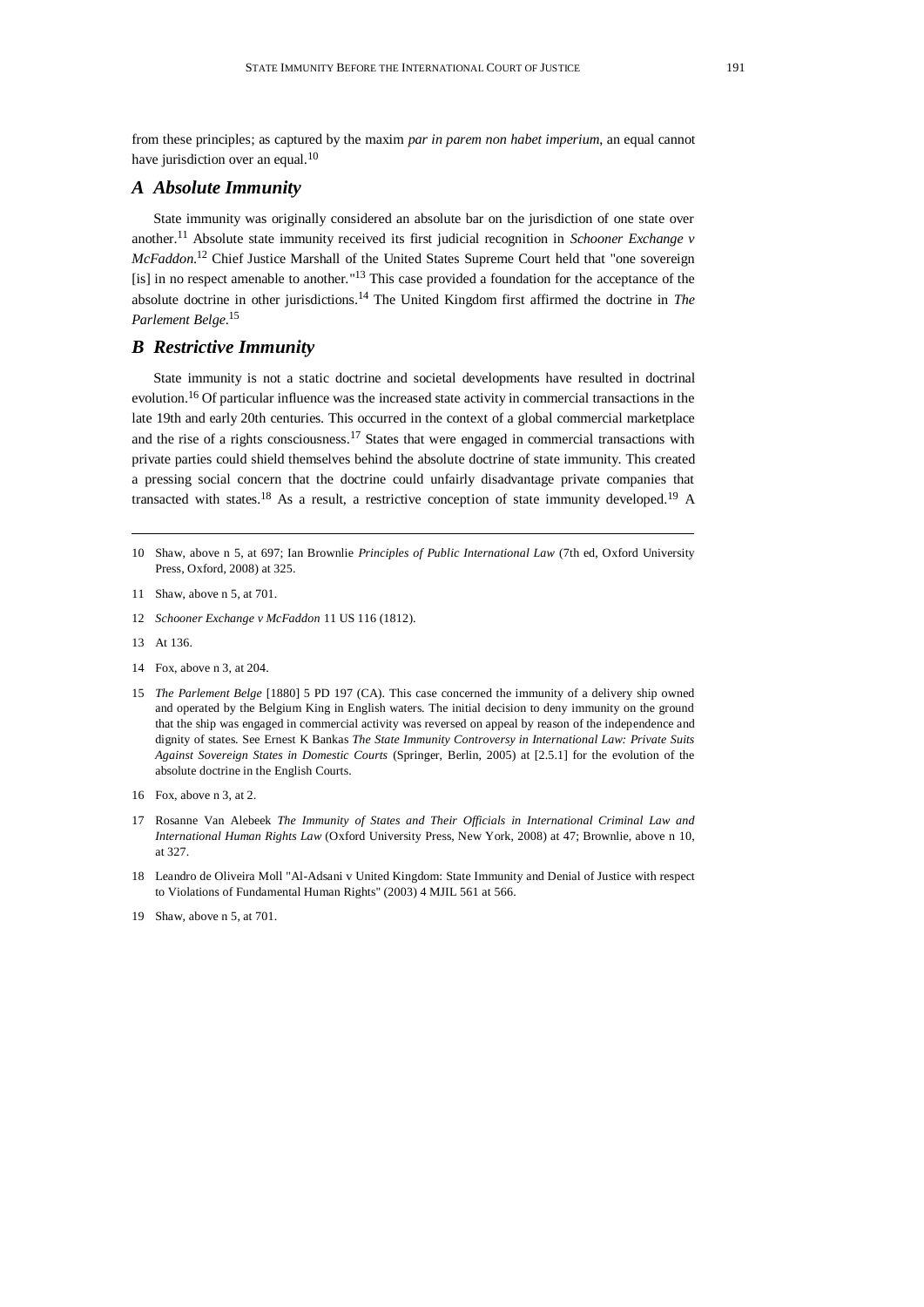#### 192 (2013) 44 VUWLR

distinction was drawn between a state's *acta de jure imperii*, sovereign acts, and *acta de jure gestionis*, private or commercial acts. Immunity attached to *acta de jure imperii*, but not to *acta de jure gestionis*. 20

<span id="page-3-1"></span><span id="page-3-0"></span>The restrictive doctrine is now solidified in practice,<sup>21</sup> although a common definition of the precise distinction between the two categories remains elusive.<sup>22</sup> The legislation of jurisdictions such as the United Kingdom,<sup>23</sup> the United States,<sup>24</sup> Australia,<sup>25</sup> Pakistan,<sup>26</sup> Canada,<sup>27</sup> South Africa,<sup>28</sup> Japan,<sup>29</sup> Singapore,<sup>30</sup> Israel,<sup>31</sup> Argentina<sup>32</sup> and Malaysia<sup>33</sup> affirms the restrictive approach. While Ireland, Nigeria and Zimbabwe have not legislated on the issue, municipal judicial decisions indicate acceptance of the restrictive doctrine.<sup>34</sup> Similarly, the New Zealand Court of Appeal held in *Governor of Pitcairn and Associated Islands v Sutton* that a state's commercial activities are no longer protected by immunity.<sup>35</sup> The restrictive doctrine is also accepted in civil jurisdictions such as Italy, Germany, France and Spain.<sup>36</sup> This general acceptance is reflected in the United Nations Convention on Jurisdictional Immunities of States and Their Property (UN

- 22 Paul Christoph Bornkamm "State Immunity Against Claims Arising from War Crimes: The Judgment of the International Court of Justice in Jurisdictional Immunities of the State" (2012) 13 German LJ 773 at 779.
- 23 State Immunity Act 1978 (UK).
- 24 Foreign Sovereign Immunities Act 28 USC.
- 25 Foreign State Immunities Act 1985 (Cth).
- 26 State Immunity Ordinance (VI 1981).
- 27 State Immunity Act RSC 1985 c 18.
- 28 Foreign States Immunities Act 87 of 1981.
- 29 Act on the Civil Jurisdiction of Japan with respect to a Foreign State Law No 24 of 2009.
- 30 State Immunity Act 19 of 1979.
- 31 Foreign State Immunity Law 5769–2008.
- 32 Law No 24 448 ADLA 1995 A 220.
- 33 Immunities and Privileges Act 1984.
- 34 *Government of Canada v Employment Appeals Tribunal and Burke* [1992] ILRM 325 (SC), 95 ILR 467; *Kramer v Government of Kingdom of Belgium and Embassy of Belgium* [1989] 1 CLRQ 126 (Nigeria CA), 103 ILR 299; *Baker McCormac (Private) Ltd v Government of Kenya* [1983] 2 ZLR 72 (SC), 84 ILR 18.
- 35 *Governor of Pitcairn and Associated Islands v Sutton* [1995] 1 NZLR 426 (CA) at 428.
- 36 Fox, above [n 3,](#page-1-2) at 223–230.

<sup>20</sup> Fox, above [n 3,](#page-1-2) at 35.

<sup>21</sup> At 502; Sevrine Knuchel "State Immunity and the Promise of *Jus Cogens*" (2011) 9 JIHR 149 at 150.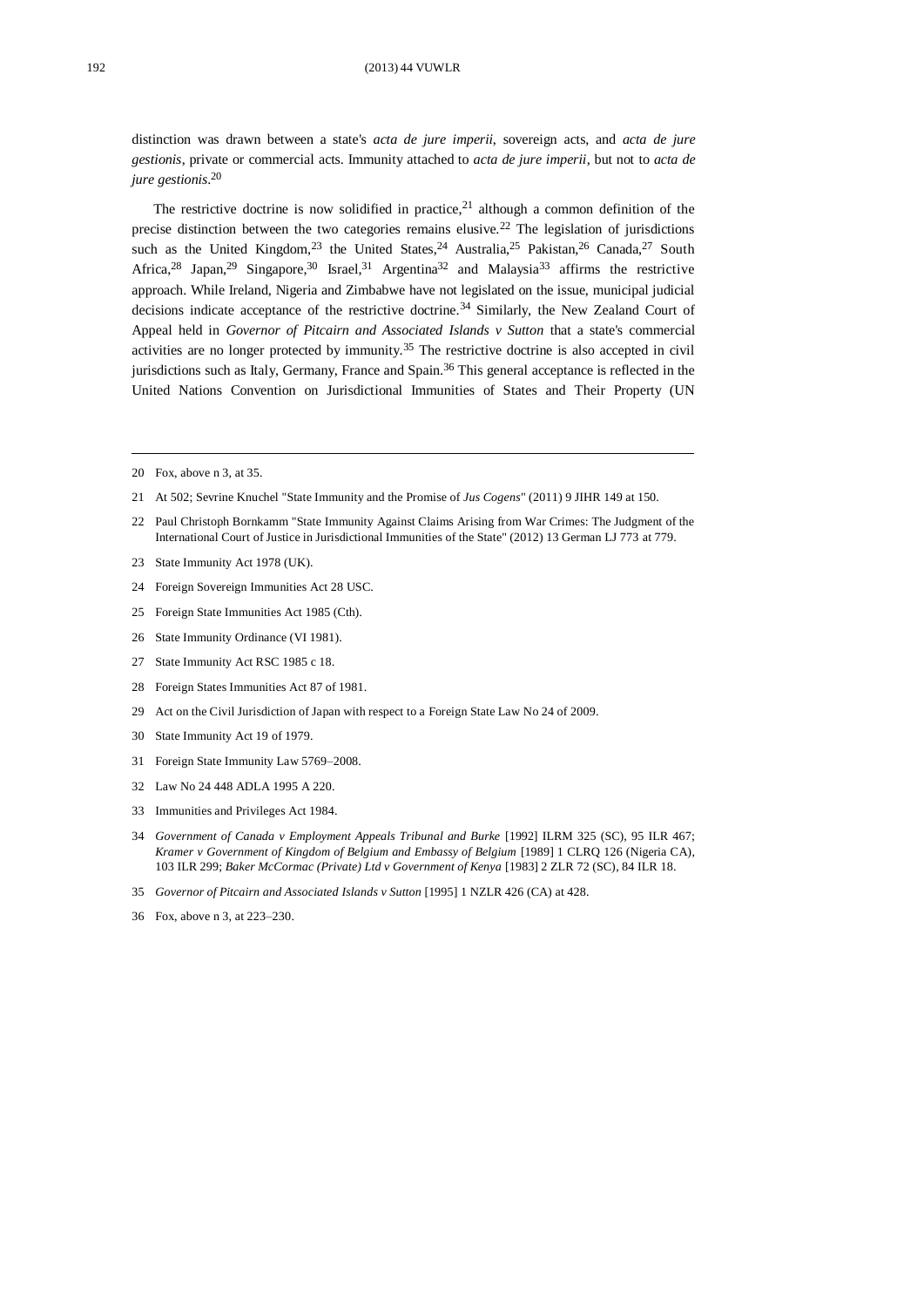<span id="page-4-0"></span>Convention), which was adopted without a vote and, although yet to enter into force, provides an exception to immunity for commercial acts.<sup>37</sup>

The underlying justification of the restrictive doctrine is the same as that of the absolute doctrine. The principles of sovereign equality and independence require immunity with respect to sovereign acts but do not justify the same immunity with respect to non-sovereign commercial acts.<sup>38</sup> Although state immunity manifests the principle of sovereign equality, it conflicts with the principle of territorial sovereignty and its corollary of territorial jurisdiction. Immunity derogates from territorial jurisdiction yet is an essential means by which sovereign equality of states is recognised.<sup>39</sup>

# *C Contentious Exceptions*

State immunity has continued to contract in scope as the international legal order has evolved.<sup>40</sup> Beyond the restrictive doctrine, there is now a "twilight zone" containing further, contentious, exceptions to the absolute principle.<sup>41</sup> Two such exceptions relevant to the discussion of the case before the ICJ are the territorial tort exception and an exception for violation of jus cogens norms.

#### *1 The territorial tort exception*

This exception applies to acts of a foreign state that take place in the territory of the forum state and cause death, personal injury or property damage. It is codified in both the European Convention on State Immunity and the UN Convention.<sup>42</sup> National legislation, with the exception of Pakistan, reflects this exception.<sup>43</sup> However, the existence and scope of this exception as a matter of customary international law remains controversial.<sup>44</sup> The principle has developed to address the issue of insurable risks on the grounds that insurance companies should not benefit from state immunity.<sup>45</sup> Hence, some states have limited its application to insurable risks.<sup>46</sup> The particular issue

38 Van Alebeek, above n [17,](#page-2-1) at 49.

40 At 749.

- 42 European Convention on State Immunity 74 ETS (opened for signature 16 May 1972, entered into force 11 June 1976), art 11; UN Convention, above n [37,](#page-4-0) art 12.
- 43 *Jurisdictional Immunities of the State*, above [n 1,](#page-0-0) at [4] per Gaja J.
- 44 Van Alebeek, above n [17,](#page-2-1) at 69.
- 45 Bornkamm, above [n 22,](#page-3-0) at 776.
- 46 At 779.

<sup>37</sup> United Nations Convention on Jurisdictional Immunities of States and Their Property (opened for signature 17 January 2005, not yet in force), art 10 [UN Convention].

<sup>39</sup> Shaw, above n [5,](#page-1-1) at 697.

<sup>41</sup> Bornkamm, above [n 22,](#page-3-0) at 779.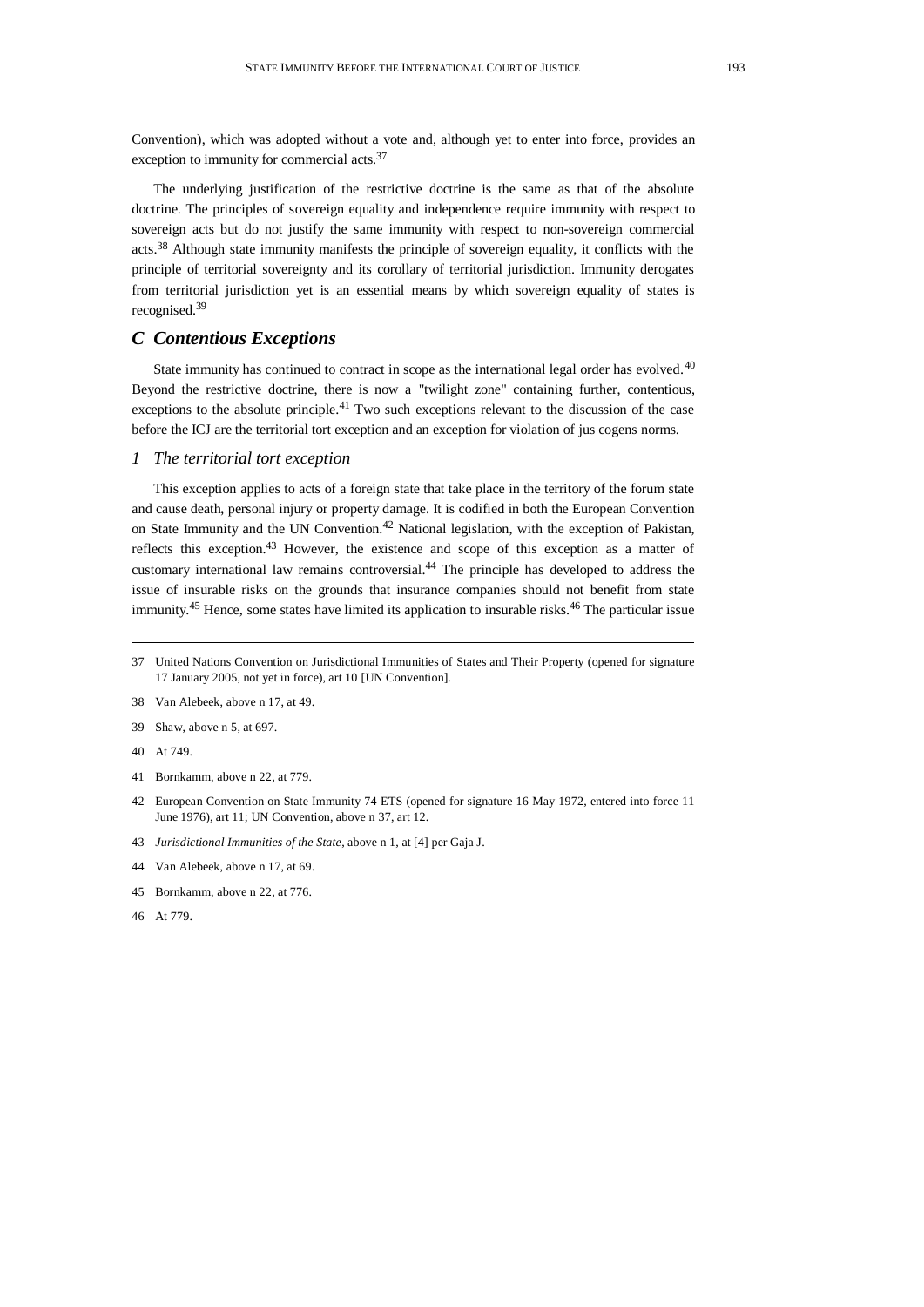of relevance is whether this exception extends to the acts of the armed forces of a foreign state on the territory of the forum state during armed conflict.<sup>47</sup>

#### <span id="page-5-0"></span>*2 Serious violations of jus cogens norms*

It has been contended that no immunity attaches to state acts that constitute serious violations of international law and which breach jus cogens norms.<sup>48</sup> Jus cogens*,* or peremptory norms, are rules of customary international law from which no derogation is permitted and which cannot be set aside by treaty or agreement.<sup>49</sup> In 2001, the International Law Commission identified the prohibitions of genocide, torture, slavery and the basic rules of IHL as examples of jus cogens norms.<sup>50</sup> The contentious question is whether state immunity continues to attach to state acts that violate jus cogens norms. This question will be addressed in more detail in the following Parts of the article.

# *III JURISDICTIONAL IMMUNITIES OF THE STATE*

# *A Factual and Legal Matrix*

The proceedings before the ICJ originated during World War II. Between 1943 and 1945, Germany occupied much of the Italian and Greek territories. During this occupation, German armed forces committed serious violations of IHL, including the massacre of civilians and the deportation of civilians and members of the Italian armed forces to slave labour camps in Germany.<sup>51</sup> The reparation regime established following World War II was not comprehensive and many of the victims of these crimes were not eligible for compensation. <sup>52</sup> Excluded victims advanced civil claims in both Greek and Italian courts seeking compensation from the German state. It was the

49 Brownlie, above n [10,](#page-2-0) at 510; Shaw, above n [5,](#page-1-1) at 124; Vienna Convention on the Law of Treaties 1155 UNTS 331 (opened for signature 23 May 1969, entered into force 27 January 1980), art 53:

[A] peremptory norm of general international law is a norm accepted and recognized by the international community of States as a whole as a norm from which no derogation is permitted and which can be modified only by a subsequent norm of general international law having the same character.

- 50 *Report of the International Law Commission on the work of its fifty-third session* [2001] YILC 1, vol 2, pt 2 at [40.5]; see also Shaw, above [n 5,](#page-1-1) at 126; Brownlie, above [n 10,](#page-2-0) at 489.
- 51 *Jurisdictional Immunities of the State*, above [n 1,](#page-0-0) at [52] per the majority.

<sup>47</sup> Roger O'Keefe "State Immunity and Human Rights: Heads and Walls, Hearts and Minds" (2011) 44 Vand J Transnatl L 999 at 1011; Christopher Keith Hall "UN Convention on State Immunity: The Need for a Human Rights Protocol" (2006) 55 ICLQ 411 at 422.

<sup>48</sup> See for example Alexander Orakhelashvili "State Immunity and Hierarchy of Norms: Why the House of Lords Got It Wrong" (2007) 18 EJIL 955; Lorna McGregor "State Immunity and *Jus Cogens*" (2006) 55 ICLQ 437.

<sup>52</sup> Bornkamm, above n [22,](#page-3-0) at 774.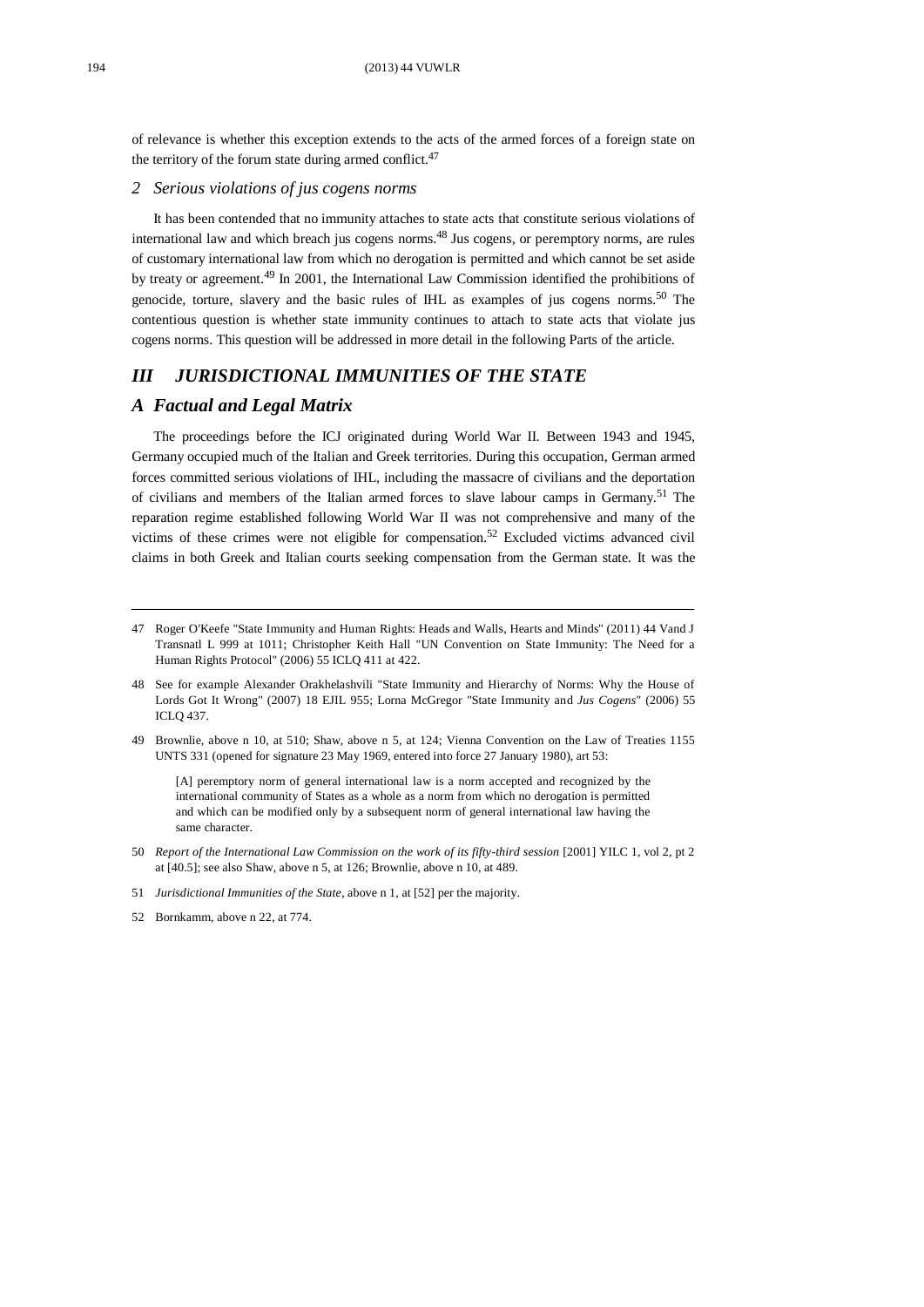successful procession of these claims in the Italian judicial system that gave rise to the case before the ICJ.

### *1 Civil proceedings before Greek courts*

<span id="page-6-1"></span>In the Distomo massacre of 1944, German armed forces killed between 200 and 300 Greek civilians.<sup>53</sup> In 2000, the Hellenic Supreme Court in *Prefecture of Voiotia v Federal Republic of Germany* (*Prefecture of Voiotia*) ordered the German state to compensate relatives of the victims of this massacre. In doing so, the Court denied the German plea of jurisdictional state immunity.<sup>54</sup> It reasoned that the territorial tort exception in art 11 of the European Convention on State Immunity reflected customary international law. This exception applied because the acts of the armed forces breached the jus cogens norms of IHL. As such, they were rendered an abuse of sovereign power and hence were not classifiable as *acta jure imperii.* <sup>55</sup> In a later factually similar case, *Margellos v Federal Republic of Germany* (*Margellos*), the Greek Special Supreme Court reneged on this reasoning and held that Germany was entitled to jurisdictional immunity.<sup>56</sup>

<span id="page-6-2"></span><span id="page-6-0"></span>Germany refused to comply with the decision of *Prefecture of Voiotia.* Enforcement proceedings failed in Greece<sup>57</sup> and Germany.<sup>58</sup> The European Court of Human Rights (ECtHR) also denied petitions by the victims against those states on the basis that any restriction on access to courts accorded with general international law and was, therefore, justified and proportionate.<sup>59</sup>

The Greek claimants sought to enforce the judgment in Italy where favourable jurisprudence had developed simultaneously, as discussed below. Italian courts declared the damages award enforceable in Italy.<sup>60</sup> This led the Greek claimants to register a legal charge over German state

58 *Greek Citizens v Federal Republic of Germany* (2003) NJW 3488 (BGH); 129 ILR 556.

<sup>53</sup> *Jurisdictional Immunities of the State*, above [n 1,](#page-0-0) at [30] per the majority.

<sup>54</sup> *Prefecture of Voiotia v Federal Republic of Germany* Hellenic Supreme Court 11, 4 May 2000, 129 ILR 513.

<sup>55</sup> Xiaodong Yang "Absolute Immunity of Foreign Armed Forces from Tort Proceedings" (2012) 71 CLJ 282 at 282; Fox, above [n 3,](#page-1-2) at 583–585.

<sup>56</sup> *Margellos v Federal Republic of Germany* Greek Special Supreme Court 6, 17 September 2002, 129 ILR 526.

<sup>57</sup> The Minister for Justice did not authorise the enforcement of the judgment. Such enforcement is required under the Greek Code of Civil Procedure; Ar 923 KPolD.

<sup>59</sup> *Kalogeropoulou v Greece and Germany* (59021/00), Section I, ECHR 12 December 2002, 129 ILR 537.

<sup>60</sup> *Repubblica Federale di Germania c Autogestione prefettizia di Voiotia* Italian Court of Cassation 11163, 12 January 2011.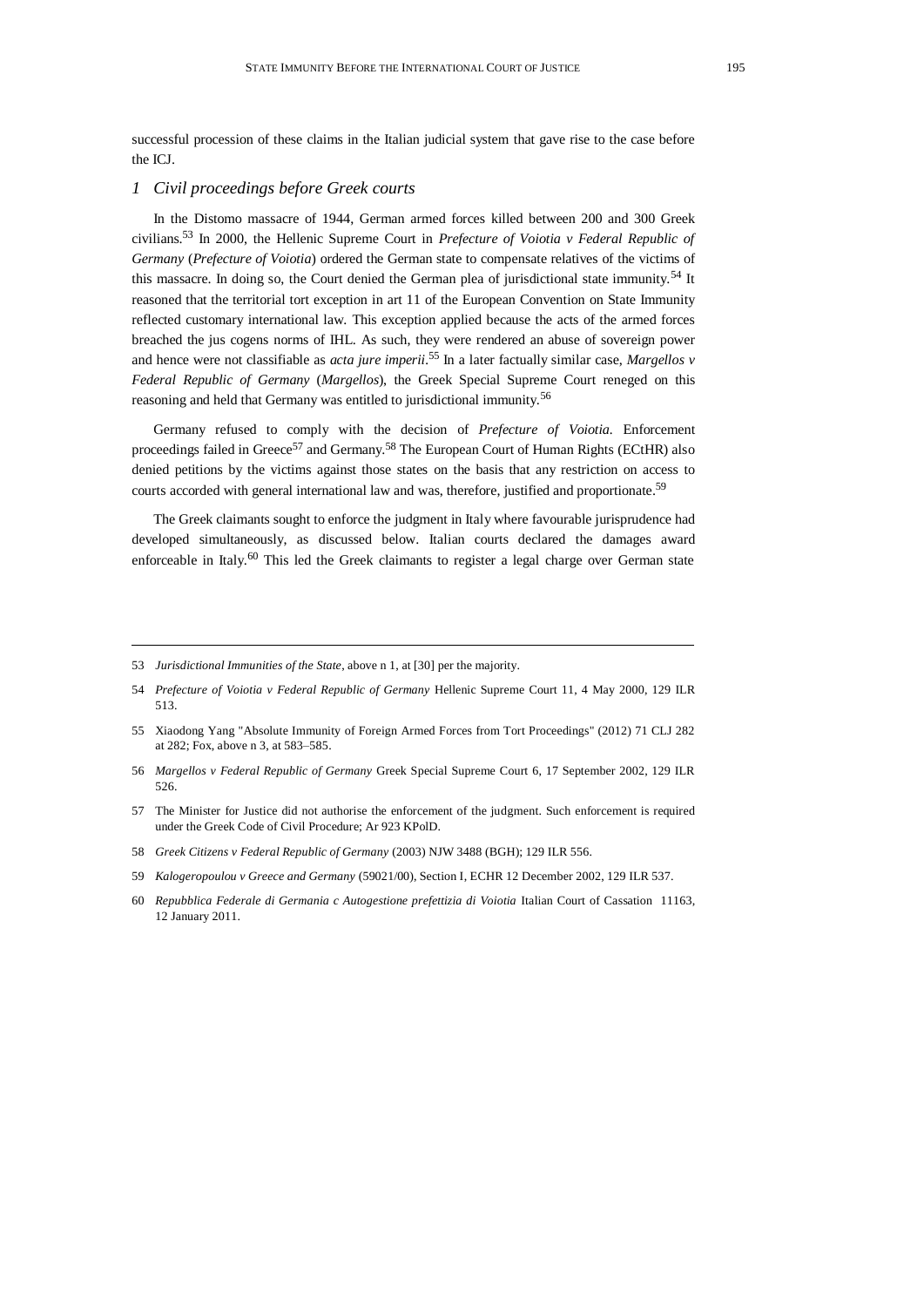property located in Italy.<sup>61</sup> The execution of this charge was stayed, pending the forthcoming judgment of the ICJ.<sup>62</sup>

## *2 Civil proceedings before Italian courts*

The starting point of the relevant Italian jurisprudence is the 2004 decision of the Italian Court of Cassation in *Ferrini v Federal Republic of Germany* (*Ferrini*)*.* <sup>63</sup> Mr Ferrini, an Italian civilian deported to Germany and subjected to forced labour during World War II, had advanced a civil claim against the German state. The Court found Germany was not entitled to state immunity and upheld Mr Ferrini's claim. The Court reasoned that the acts were international crimes amounting to serious violations of jus cogens norms. $64$  The Court considered jus cogens norms were hierarchically superior to, and therefore prevailed over, state immunity.<sup>65</sup> The Court also emphasised Mr Ferrini's right of access to justice. To recognise immunity would be to "hinder the protection of values whose safeguard is to be considered essential to the whole international community" and would be inconsistent with a systematic interpretation of international law.<sup>66</sup> In later cases related to deportation and forced labour, the Court of Cassation confirmed this ruling and reasoning.<sup>67</sup>

<span id="page-7-0"></span>In 2008, the Court of Cassation in *Germany v Milde* considered a civil claim against the German state brought by the relatives of victims of civilians massacred by the German armed forces in 1944 in Cornia, Italy.<sup>68</sup> The Court again denied state immunity for international crimes and confirmed this as a "firm point" in its jurisprudence.<sup>69</sup> The *Ferrini* reasoning was reiterated. The Court stressed the need to engage in a holistic interpretation of the international public order and recognise a hierarchy of values under which fundamental human rights take priority over immunity.<sup>70</sup>

- 64 At [9] and [11].
- 65 At [9]–[9.1].
- 66 At [9.1]–[9.2].

- 68 *Germany v Milde* Italian Court of Cassation 1072, 21 October 2008, (2009) 92 RDI 618.
- 69 At [3]–[4].
- 70 At [4]–[6].

<sup>61</sup> *Jurisdictional Immunities of the State*, above [n 1,](#page-0-0) at [35] per the majority.

<sup>62</sup> Bornkamm, above [n 22,](#page-3-0) at 776.

<sup>63</sup> *Ferrini v Federal Republic of Germany* Italian Court of Cassation 5044, 11 March 2004, (2004) 87 RDI 539, 128 ILR 659.

<sup>67</sup> *Federal Republic of Germany v Giovanni Mantelli and others* Italian Court of Cassation 14201, 29 May 2008, (2009) 134 FO 1568.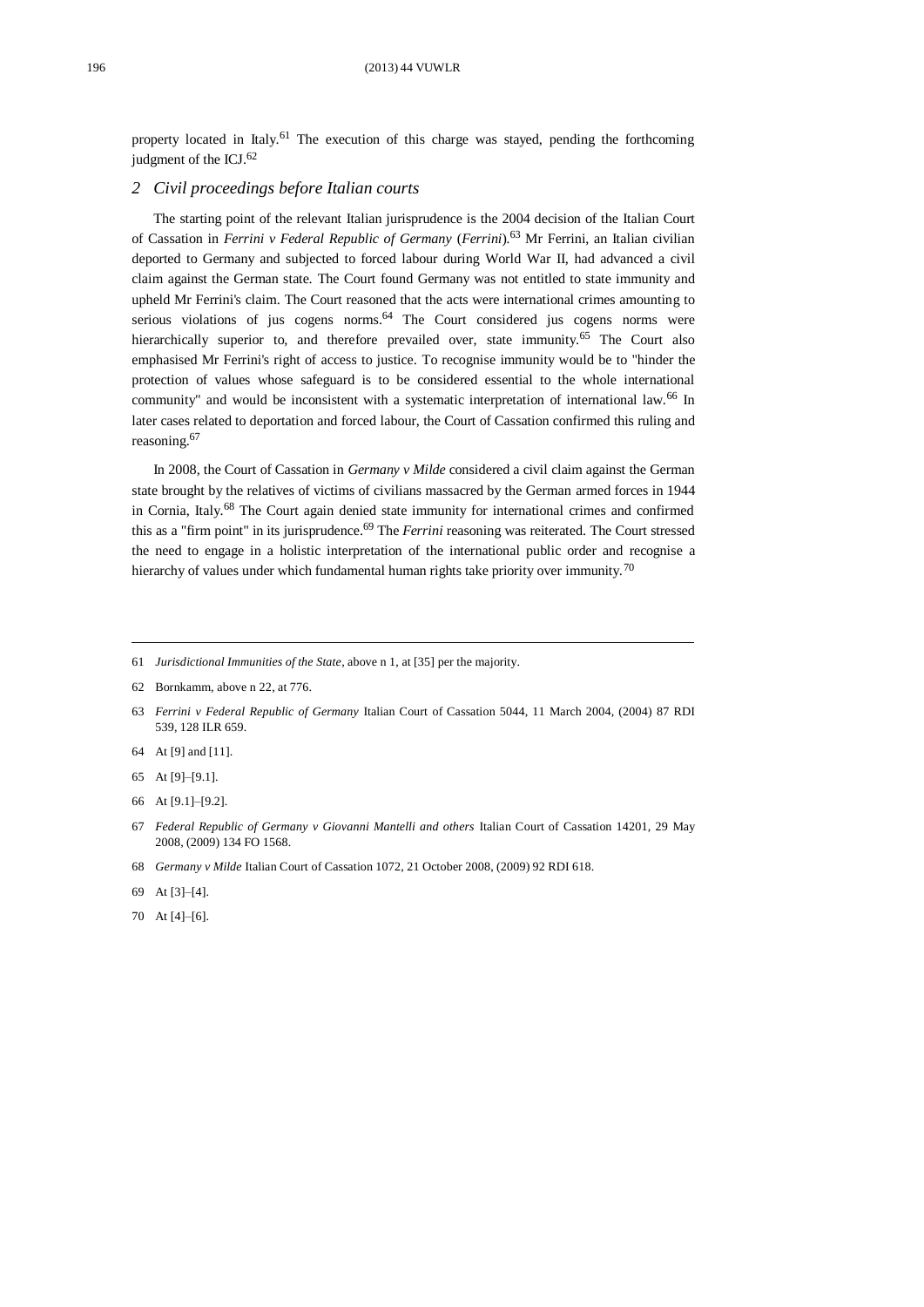# *B Arguments of the Parties*

## *1 Germany*

<span id="page-8-0"></span>On 23 December 2008, Germany initiated proceedings against Italy before the ICJ.<sup>71</sup> Germany alleged that Italy had violated its obligation at international law to accord Germany immunity from judicial proceedings in three ways: first, by allowing civil claims to be brought against Germany in Italian courts; second, by taking measures of constraint against German state property; and third, by declaring Greek judgments against Germany enforceable in Italy.<sup>72</sup> In each instance, Germany argued that customary international law required jurisdictional immunity to be granted.<sup>73</sup> Germany emphasised the limited scope of the territorial tort exception, $74$  and the incorrect ruling of the Italian Court of Cassation in the *Ferrini* jurisprudence on the relationship between state immunity and jus cogens norms.<sup>75</sup> Germany also buttressed its position with policy arguments. It contended that a decision in favour of Italy would open the floodgates to litigants, render peace treaties meaningless, subject states to liability where liability had already been determined, and destabilise the international order.<sup>76</sup>

## *2 Italy*

Italy disputed the German claim and argued it was under no obligation to accord Germany jurisdictional immunity in the circumstances.<sup>77</sup> Italy advanced two primary arguments. First, the territorial tort exception applied to acts *de jure imperii.*<sup>78</sup> Second, the circumstances and subject matter of the claims before the Italian courts justified the denial of immunity.<sup>79</sup> Italy also emphasised that developments in international law, such as the increased relevance of the individual and of the right to access justice, had given rise to an obligation to lift state immunity if the claimant

- 74 At [71]–[82].
- 75 At [83]–[90].
- 76 At [112]–[114].
- 77 *Jurisdictional Immunities of the State*, above [n 1,](#page-0-0) at [38] per the majority.
- 78 At [62] per the majority.
- 79 At [80] per the majority.

<sup>71</sup> *Jurisdictional Immunities of the State*, above [n 1,](#page-0-0) at [1] per the majority.

<sup>72</sup> At [16] per the majority.

<sup>73</sup> Federal Republic of Germany "Memorial of the Federal Republic of Germany" (12 June 2009) International Court of Justice <www.icj-cij.org> at [115]–[130].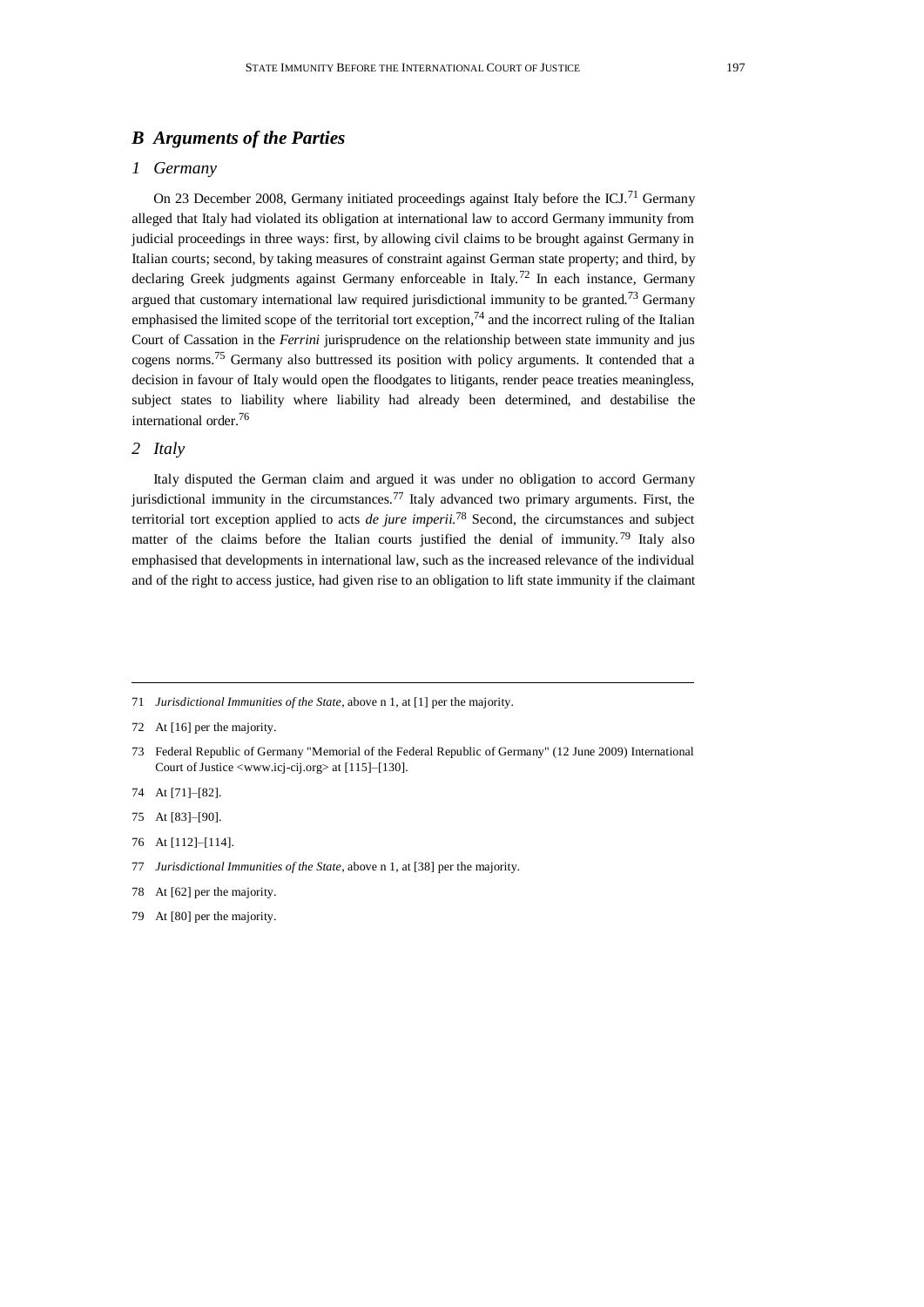had no alternative avenues of redress. In those situations, granting immunity would be contrary to the fundamental values of the international community.<sup>80</sup>

# *C Decision of the Court*

The Court found that Italy violated its obligation to accord Germany immunity in respect of each of Germany's three claims. First, by a majority of 12 to three, the ICJ held that Italy violated its obligation by allowing civil claims to be brought against Germany.<sup>81</sup> Judges Cançado Trindade, Yusuf, and Gaja dissented on this point. Second, by a majority of 14 to one, the ICJ held that Italy violated its obligation by taking measures of constraint against German state property. Third, the same majority held that Italy violated its obligation by declaring Greek judicial decisions against Germany enforceable in Italy. Judge Cançado Trindade dissented on both the second and third finding.<sup>82</sup> The reasoning of the Court in each of these three claims will now be presented.

## *1 Civil claims advanced in Italian courts*

The Court emphasised it was concerned with the immunity of the state itself as opposed to the immunity of individual officers of the state.<sup>83</sup> In this way, it distinguished this case from the law relating to the immunity of state officials in criminal proceedings,  $84$  and from the judgment of the House of Lords in *R v Bow Street Metropolitan Stipendiary Magistrate, ex parte Pinochet Ugarte (No 3) (Pinochet)*. 85

The Court recognised that, between the parties, state immunity was governed by international law as opposed to comity.<sup>86</sup> As there were no applicable treaties,  $^{87}$  art 38(1) of the Statute of the International Court of Justice (ICJ Statute) required the Court to determine the existence of

- 82 *Jurisdictional Immunities of the State*, above [n 1,](#page-0-0) at [139] per the majority.
- 83 At [87] and [91] per the majority.
- 84 As addressed in *Arrest Warrant of 11 April 2000 (Democratic Republic of the Congo v Belgium)*, above [n 6.](#page-1-3)

<sup>80</sup> Italy "Counter Memorial of Italy" (22 December 2009) International Court of Justice <www.icj-cij.org> at 61–70 and 73–78; relying, inter alia, on Basic Principles and Guidelines on the Right to a Remedy and Reparation for Victims of Gross Violations of International Human Rights Law and Serious Violations of International Humanitarian Law GA Res 60/147, A/Res/60/147 (2005) at [3.C] to support the emphasis on "effective access to justice" (emphasis added).

<sup>81</sup> The majority on this point consisted of President Owada; Vice-President Tomka; Judges Koroma, Simma, Abraham, Keith, Sepúlveda-Amor, Bennouna, Skotnikov, Greenwood, Xue and Donoghue.

<sup>85</sup> *R v Bow Street Metropolitan Stipendiary Magistrate, ex parte Pinochet Ugarte* (No 3) [2000] 1 AC 147  $(HL)$ .

<sup>86</sup> *Jurisdictional Immunities of the State*, above [n 1,](#page-0-0) at [53] per the majority.

<sup>87</sup> At [54] per the majority.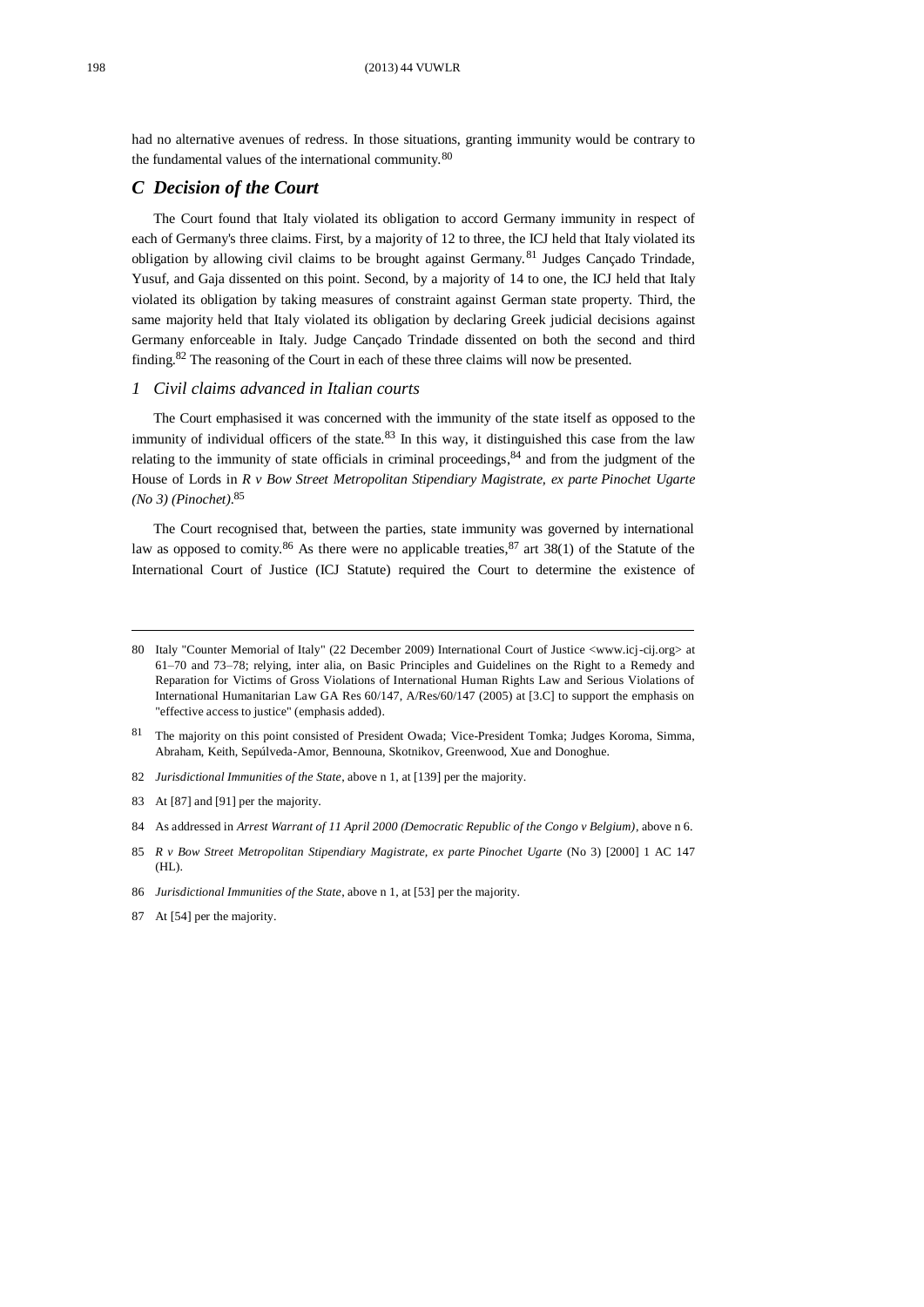<span id="page-10-0"></span>"international custom, as evidence of a general practice accepted as law."88 The Court recalled that the criteria of a rule of customary international law included, as set out in the *North Sea Continental Shelf* cases, "settled practice" in combination with opinio juris.<sup>89</sup>

<span id="page-10-1"></span>The Court noted that states generally accepted the restrictive doctrine of state immunity, which distinguished between *acta jure gestionis* and *acta jure imperii*. <sup>90</sup> It acknowledged that states are "generally entitled to immunity in respect of *acta jure imperii*." <sup>91</sup> The acts of the German armed forces, in the opinion of the Court, clearly constituted *acta jure imperii*, notwithstanding their illegality.<sup>92</sup> The inquiry, therefore, turned to whether an exception was applicable.

#### (a) The territorial tort exception

The Court refrained from addressing the existence of a territorial tort exception to *acta jure imperii* at customary international law generally. Construing the issue narrowly, the Court focused solely on whether the tort exception negated immunity for acts committed by armed forces on the territory of the forum state during armed conflict.<sup>93</sup> The Court addressed this question by way of a close examination of relevant state practice. International agreements, domestic legislation and municipal judicial decisions were considered.<sup>94</sup>

The only uncontested state practice in support of the application of the tort exception was Italian. Greek state practice was contrary to the Italian contention even though the Hellenic Supreme Court held in *Prefecture of Voiotia* that the tort exception applied to the acts of armed forces during conflict. The reason was that the Greek Special Supreme Court, in *Margellos*, <sup>95</sup> had later renounced the reasoning in *Prefecture of Voiotia*, and accorded Germany immunity for acts of its armed forces during armed conflict even where those acts were on Greek territory.<sup>96</sup>

- 90 *Jurisdictional Immunities of the State*, above [n 1,](#page-0-0) at [59] per the majority.
- 91 At [61] per the majority.
- 92 At [60] per the majority; contrast with [178]–[181] per Cançado Trindade J dissenting.
- 93 At [64] per the majority.
- 94 At [66]–[76] per the majority.
- 95 *Margellos v Federal Republic of Germany*, above [n 56.](#page-6-0)
- 96 *Jurisdictional Immunities of the State*, above [n 1,](#page-0-0) at [83] per the majority.

<sup>88</sup> Statute of the International Court of Justice, art 38(1)(b).

<sup>89</sup> *North Sea Continental Shelf (Federal Republic of Germany v Denmark; Federal Republic of Germany v Netherlands (Judgment)* [1969] ICJ Rep 3 at 44.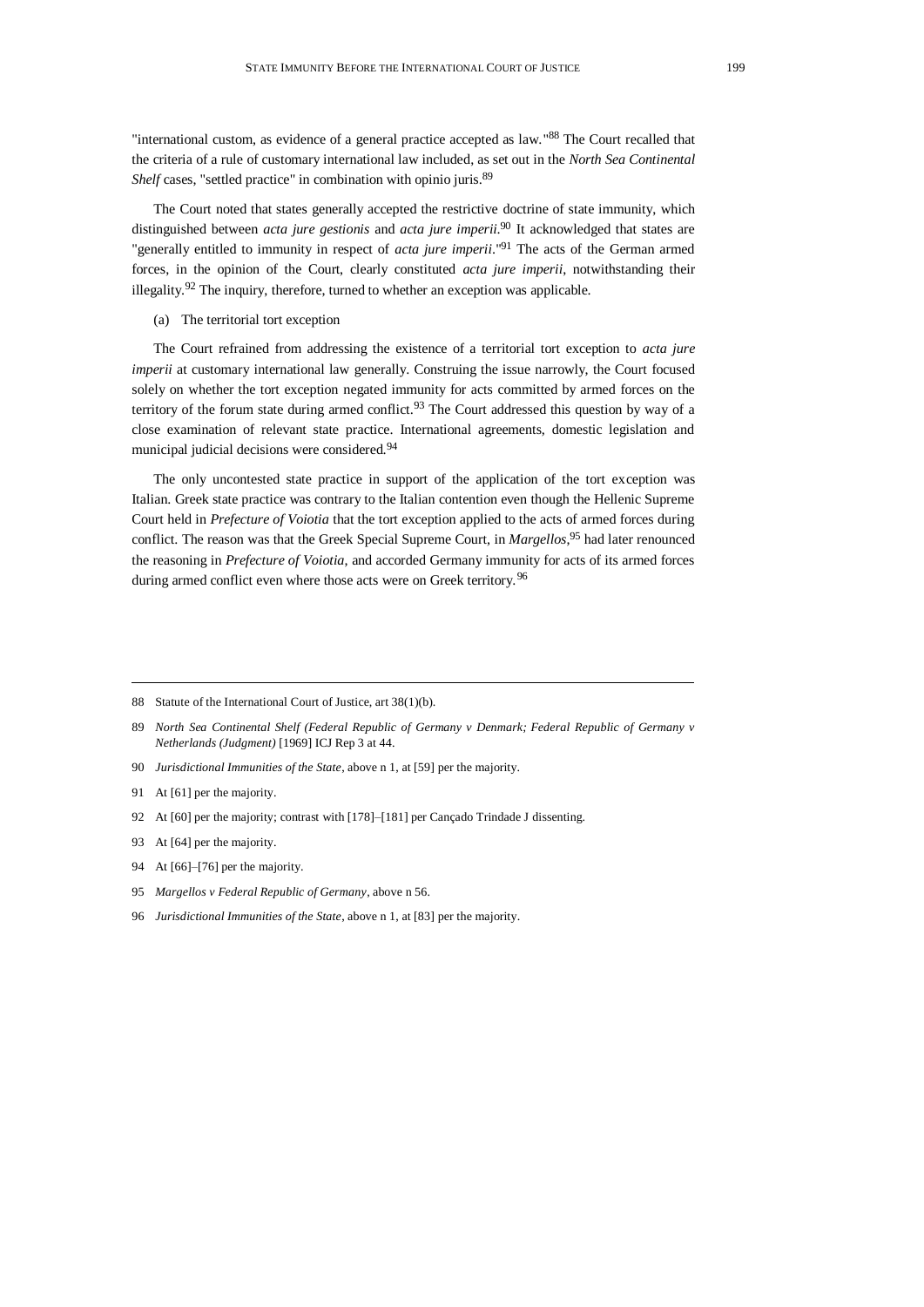In the Court's opinion, state practice accompanied by opinio juris justified the finding that the territorial tort exception to state immunity did not apply to torts committed by armed forces during armed conflict.<sup>97</sup>

(b) The circumstances and subject matter of the claims before the Italian courts

Italy contended that the denial of immunity was justified because of the combined effect of the gravity of the offences which were the subject matter of the claims before the Italian courts, the jus cogens nature of the rules breached and the absence of alternative avenues of redress.<sup>98</sup> The Court addressed the three strands of the Italian argument separately.

(i) The gravity of the offences

The Court held that the German acts were serious violations of the law of armed conflict and crimes under international law.<sup>99</sup> However, the only state practice supporting an exception arising from the gravity of the offences was Italian. Moreover, state practice rejecting this exception was found in the national judicial decisions of six other states, including New Zealand.<sup>100</sup> These decisions also revealed opinio juris by demonstrating that states have considered themselves bound by international law to reject the existence of this exception. The Court noted that the 1996 Amendment to the United States Foreign Sovereign Immunities Act removed immunity from states with respect to certain specified acts, such as torture, if those acts were performed by a state designated as a sponsor of terrorism.<sup>101</sup> However, this legislative exception was considered an anomaly.<sup>102</sup> The Court also referred to the absence of such a limitation in the UN Convention. This was very important in the Court's view because in 1999 the Working Group reported that the impact of serious violations of international law on the availability of immunity was "not ripe enough" to "engage in a codification exercise over it." $103$  This further indicated to the Court that state practice and opinio juris did not support such an exception.

- 101 Foreign Sovereign Immunities Act 28 USC §1605A.
- 102 *Jurisdictional Immunities of the State*, above [n 1,](#page-0-0) at [88] per the majority.
- 103 At [89] per the majority. The Courts placed undue reliance on the report of the Working Group given that it significantly preceded the development of the *Ferrini* jurisprudence.

<sup>97</sup> At [77] per the majority.

<sup>98</sup> At [80] per the majority.

<sup>99</sup> At [81] per the majority.

<sup>100</sup> At [85] per the majority; *Fang v Jiang* [2007] NZAR 420 (HC), in which a New Zealand resident sought damages against a former President of the People's Republic of China for alleged acts of torture suffered. The Court denied the claim, reasoning that torture gave rise to an exception to the principles of state immunity.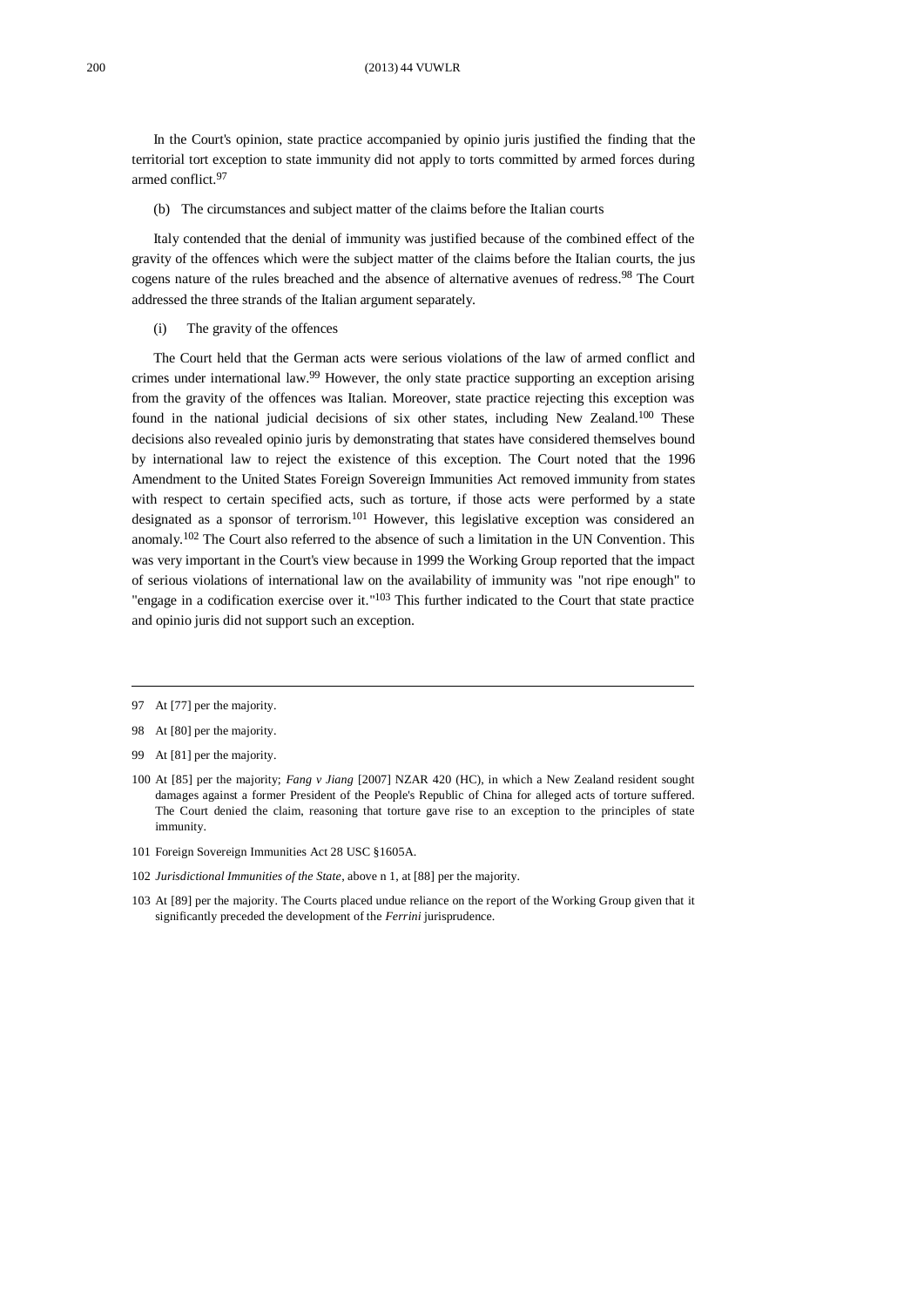The Court concluded that, as a matter of customary international law, there was no exception to state immunity where the state committed serious violations of IHL.<sup>104</sup>

(ii) Violation of jus cogens norms

Italy also argued that immunity could not shield a state from jurisdiction with respect to breaches of jus cogens norms. It submitted that jus cogens prevailed over inconsistent rules of international law, such as state immunity. The Court assumed, for the purposes of argument, that the crimes breached jus cogens.<sup>105</sup> However, in the opinion of the Court, the rules of jus cogens and those of state immunity did not conflict: $106$ 

The rules of State immunity are procedural in character and are confined to determining whether or not the courts of one State may exercise jurisdiction in respect of another State. They do not bear upon the question of whether or not the conduct in respect of which the proceedings are brought was lawful or unlawful.

The Court considered state immunity to be procedural in nature.<sup>107</sup> Thus, granting immunity did not equate to recognising a breach of jus cogens as lawful. <sup>108</sup> Immunity was also an "entirely separate" issue to the international responsibility of a state and any obligation of reparation.<sup>109</sup> Moreover, the Court found nothing inherent in the concept of jus cogens that required a denial of the rules of immunity.<sup>110</sup>

The Court also referred to judicial decisions in the United Kingdom, Canada, Poland, Slovenia, New Zealand, Greece and the ECtHR as instances in which a jus cogens exception had been denied. Once again, only Italian state practice supported the contrary position.<sup>111</sup> Moreover, none of the domestic legislation outlined earlier limited immunity where jus cogens norms were violated.<sup>112</sup> The Court, therefore, concluded that customary international law accorded immunity even if the acts violated jus cogens norms.<sup>113</sup>

104 At [91] per the majority.

- 105 At [93] per the majority.
- 106 At [93] per the majority.
- 107 At [58] per the majority.
- 108 At [93] per the majority.
- 109 At [100] per the majority.
- 110 At [95] per the majority.
- 111 At [96] per the majority.
- 112 At [96] per the majority.
- 113 At [97] per the majority.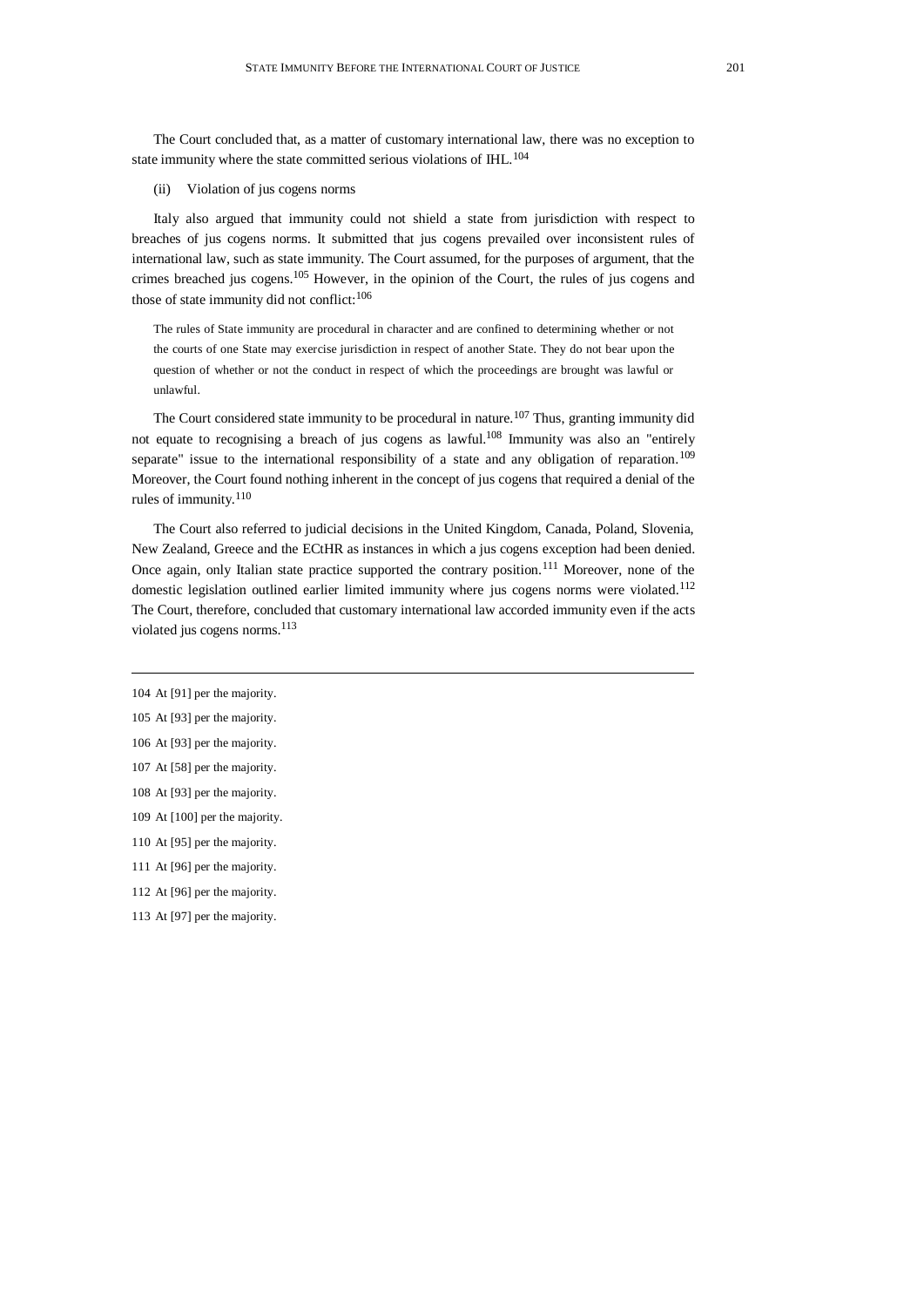#### (iii) The absence of alternative redress

The third strand of the Italian argument was that removal of immunity was justified in the absence of alternative compensatory mechanisms. The Court accepted that the claimants had exhausted all their alternative avenues for redress and that granting immunity to Germany may preclude redress for the victims.<sup>114</sup> Nevertheless, it concluded there was "no basis in state practice from which customary international law is derived" that "makes the entitlement of a State to immunity dependent upon the existence of effective alternative means of securing redress."<sup>115</sup>

#### (iv) The combined effect of the arguments

Italy repeatedly emphasised during oral proceedings the unified nature of its argument: when taken together, the circumstances and subject matter of the claims before the Italian Courts justified a removal of immunity.<sup>116</sup> The Court found that "nothing in the examination of state practice" supported that proposition and, therefore, dismissed this argument.<sup>117</sup>

## *2 Measures of constraint taken against German property in Italy*

Germany's second claim alleged a breach of German state immunity from enforcement, as opposed to immunity from jurisdiction. These are separate and distinct doctrines.<sup>118</sup> The Court held that, in the absence of express consent, a measure of constraint was only permitted over (but does not necessarily attach to) state property that is either used for commercial purposes or is specifically allocated for the satisfaction of a judicial claim.<sup>119</sup> As the property in question was used entirely for non-commercial purposes, the legal charge violated the immunity from enforcement enjoyed by Germany under customary international law.<sup>120</sup>

#### *3 Declaring Greek decisions enforceable in Italy*

Germany's third claim alleged Italy breached German jurisdictional state immunity by declaring Greek decisions enforceable in Italy. The Court held that a court considering an application for the enforcement of a foreign judgment against a third state must ask whether, if the merits of the dispute had been before it, that court would have been obliged as a matter of international law to grant the

- 116 At [105] per the majority.
- 117 At [106] per the majority.
- 118 At [113] per the majority.
- 119 At [118] per the majority.
- 120 At [120] per the majority.

<sup>114</sup> At [104] per the majority.

<sup>115</sup> At [101] per the majority.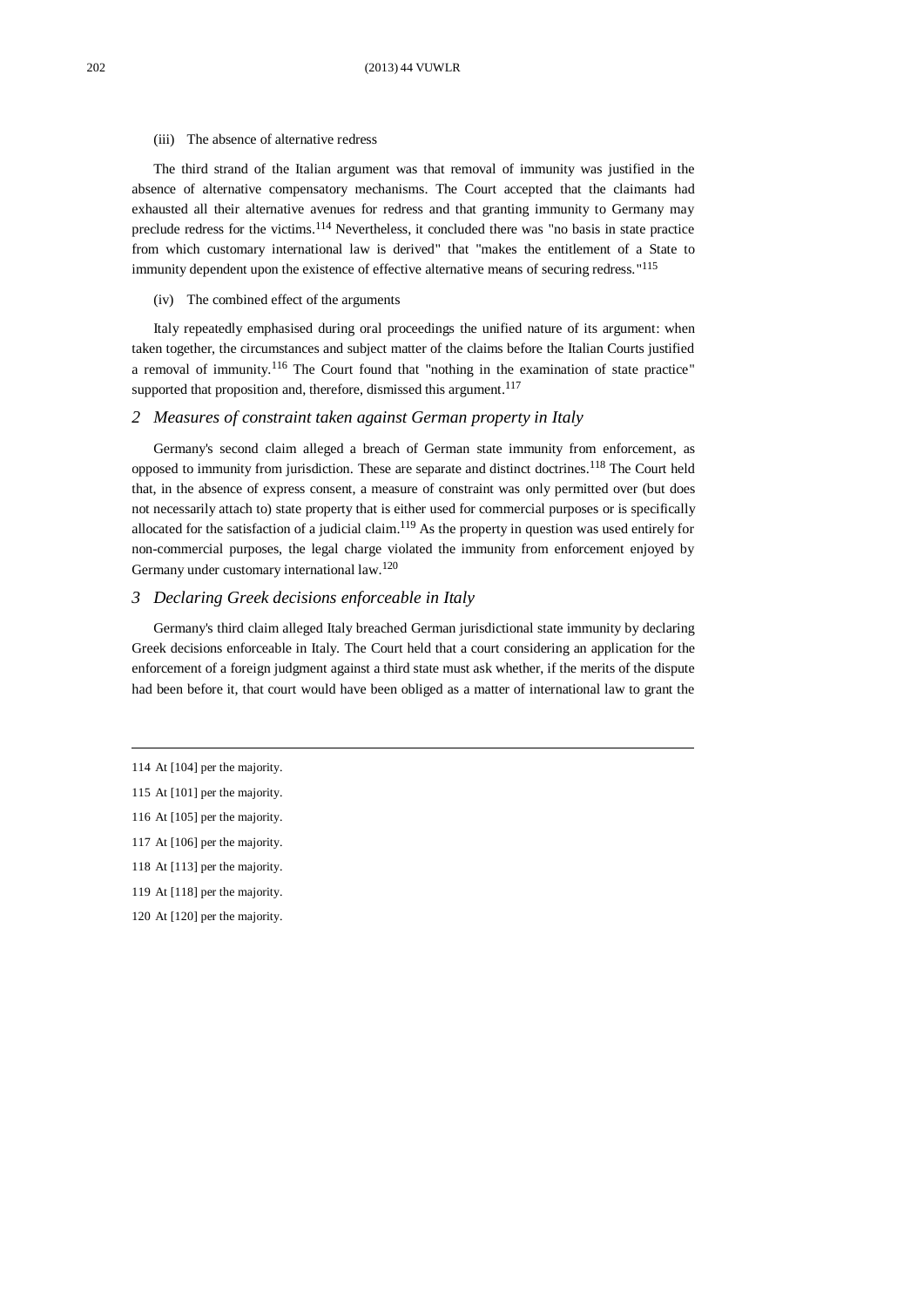third state immunity.<sup>121</sup> The reasoning presented in relation to Germany's first claim therefore applied, and rendered the declaration of enforceability a violation of Germany's jurisdictional immunity.<sup>122</sup>

## *IV A CRITIQUE OF THE REASONING AND METHODOLOGY*

This Part advances two primary arguments. The first concerns substance, the second concerns methodology. Thus it will be argued that, *de lege lata*, the Court reached the correct decision as to the current state of customary international law. It will then be argued that the majority was correct to employ a positivist methodology consisting of the thorough examination of state practice and opinio juris*.* 

# *A* **De Lege Lata***: The Question of What the Law Is*

This analysis will first address the Court's discussion of the relationship between state immunity and jus cogens norms. It will then evaluate the Court's determination of the scope of customary international law by reference to state practice and opinio juris.

#### *1 The relationship between state immunity and jus cogens*

The Court's decision is significant for its ruling on the relationship between state immunity and jus cogens norms. Four points are to be noted. First, the Court defined a jus cogens rule as "one from which no derogation is permitted".<sup>123</sup> This definition is not contentious. Second, the Court assumed for the purposes of argument that the violations of IHL by the German armed forces were violations of jus cogens rules.<sup>124</sup> Third, the Court found acts that violate jus cogens norms may nevertheless constitute *acta jure imperii* for the purposes of the restrictive doctrine of state immunity.<sup>125</sup> Fourth, and most importantly, the Court conceptualised rules of state immunity as procedural rather than substantive.

Points one and two require no further comment. However, points three and four are important. The decision on the third point, the scope of *acta jure imperii*, is important because an argument has been advanced in other settings that immunity does not apply to violations of jus cogens because they cannot be considered *acta jure imperii.*<sup>126</sup> Thus the Court's decision that acts violating

- 124 At [93] per the majority. Although the Court indicated that at least some international humanitarian law [IHL] rules have the status of jus cogens, at [95] per the majority. Compare [98] per Cançado Trindade J dissenting: the rules of IHL at issue "belong[ed] to the domain of jus cogens*.*"
- 125 At [60] per the majority, [15] per Keith J and [4] per Koroma J.
- 126 See Alexander Orakhelashvili *Peremptory Norms in International Law* (Oxford University Press, Oxford, 2006) at 326; *Prefecture of Voiotia v Federal Republic of Germany*, above [n 54,](#page-6-1) at 521.

<sup>121</sup> At [130] per the majority.

<sup>122</sup> At [131] per the majority.

<sup>123</sup> At [95] per the majority.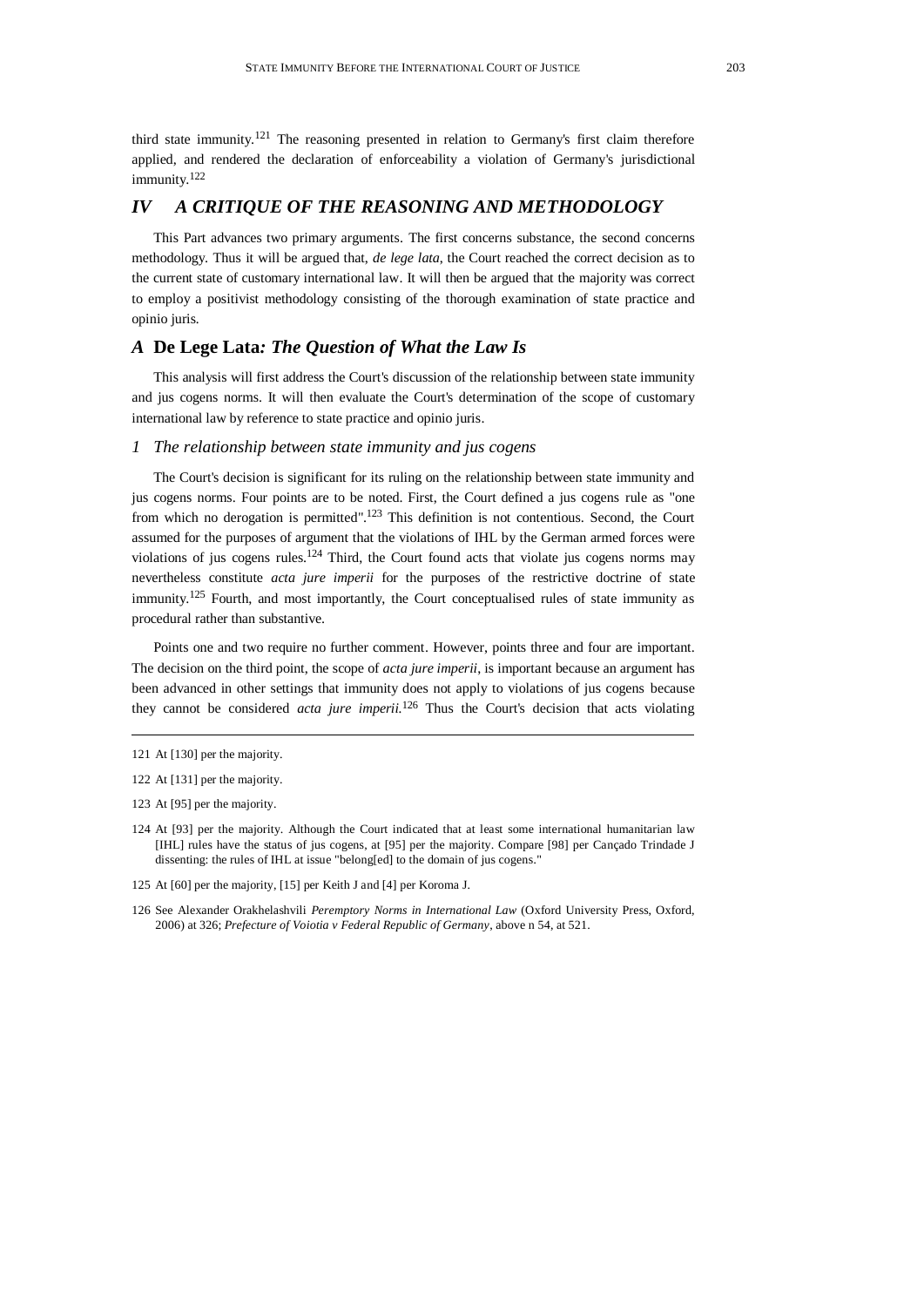#### 204 (2013) 44 VUWLR

<span id="page-15-0"></span>international law could fall within the functions of the state was contrary to the finding of the United Kingdom House of Lords in *Pinochet*, and the reasoning in the Joint Separate opinion of Judges Higgins, Kooijmans and Buergenthal in *Arrest Warrant of 11 April 2000*. <sup>127</sup> It is also one of the issues on which Judge Cançado Trindade forcefully dissented. He argued that if jus cogens norms were violated, then the distinction between *acta jure imperii* and *acta jure gestionis* became irrelevant. In his opinion, such acts were *delicta imperii* to which no immunity attached.<sup>128</sup> His position was largely unsubstantiated, although it was reasoned that "a crime is a crime".<sup>129</sup>

Fourth, and most significantly, the Court was very clear that, in its opinion, rules of state immunity are procedural whereas rules of jus cogens are substantive. This distinction was drawn in response to Italy's argument that jus cogens norms prevail over conflicting rules of international law because of their hierarchical superiority.<sup>130</sup> The Court rejected the existence of a conflict between the procedural rules of state immunity and the substantive rules of jus cogens as "the two sets of rules address different matters."<sup>131</sup> The Court relied upon this conceptualisation to deny an exception to state immunity arising by reason of the violation of jus cogens norms. This point was met with vigorous criticism from Judge Cançado Trindade. He critiqued the Court's reasoning as a "groundless deconstruction of jus cogens".<sup>132</sup> For Judge Cançado Trindade, even if there was no formalistic conflict, there was a "material conflict" because immunity would deprive jus cogens norms of their legal effects.<sup>133</sup> The argument was constructed by reference, inter alia, to the principle that "legal procedure is not an end in itself; it is a means to the realization of justice."<sup>134</sup> The separation of substantive and procedural law in this formalistic way would cause manifest injustice as, on these facts, it would leave victims without any alternative means of redress.

Although this article will argue that, from a legal viewpoint, the majority reached the preferable decision, the distinction between procedural and substantive law is not without its problems. It has

<sup>127</sup> *Arrest Warrant of 11 April 2000*, above n 6, at 88–89; Kimberley N Trapp and Alex Mills "Smooth Runs the Water where the Brook is Deep: The Obscured Complexities of *Germany v Italy*" (2012) 1 CJICL 153 at 154.

<sup>128</sup> *Jurisdictional Immunities of the State*, above [n 1,](#page-0-0) at [213] per Cançado Trindade J dissenting.

<sup>129</sup> At [178]–[181] per Cançado Trindade J dissenting.

<sup>130</sup> At [92] per the majority.

<sup>131</sup> At [93] per the majority.

<sup>132</sup> At [296] per Cançado Trindade J dissenting.

<sup>133</sup> At [296] per Cançado Trindade J dissenting.

<sup>134</sup> At [295] per Cançado Trindade J dissenting.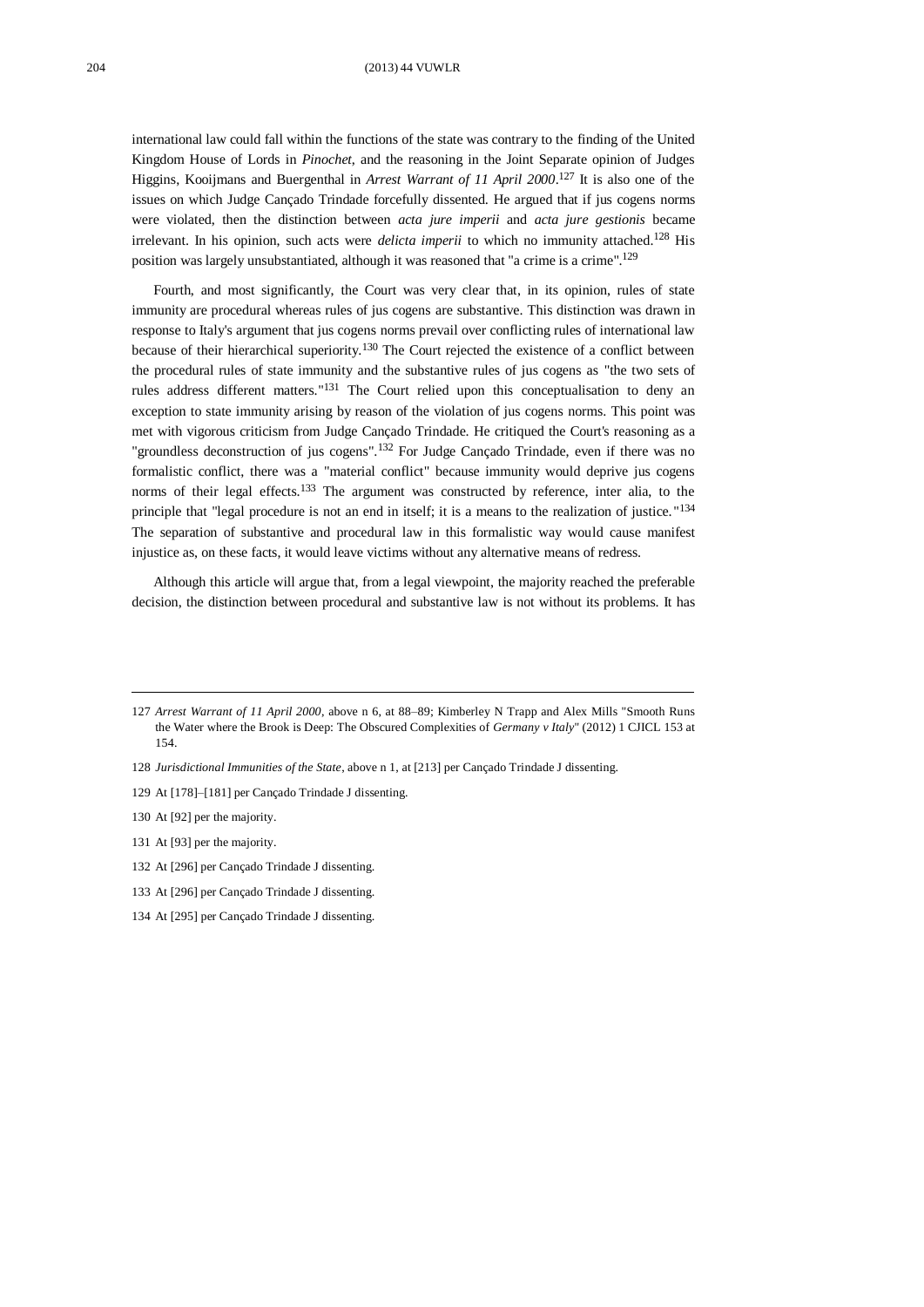<span id="page-16-0"></span>been labelled a "purely theoretical construct" <sup>135</sup> and criticised for its "excessive formalism".<sup>136</sup> The primary motivation for such criticism appears to be the resultant de facto impunity for serious violations of jus cogens.<sup>137</sup> To deny the existence of a conflict of norms in a situation where a procedural norm prohibits the enforcement of a right arising from a substantive norm is to adopt a restrictive interpretation of "conflict of norms".<sup>138</sup> Yet strictly speaking there is no conflict, just mere collision.<sup>139</sup> Moreover, it is precisely a restrictive and conservative interpretation of international law that underpins the majority's reasoning throughout.<sup>140</sup> Whether this is an appropriate approach for the ICJ will be discussed in later Parts. For now, it ought to be noted that the distinction drawn by the majority conforms with the views of leading international law scholars and is consistent with other areas of international law and existing ICJ jurisprudence on the question.

First, the substantive/procedural distinction has been described as "one of the most fundamental concepts of legal exposition in both domestic and international law."<sup>141</sup> It is also said to be "one of the truisms of international law."<sup>142</sup> It is manifested in various ways across the broader tapestry of international law.<sup>143</sup> It is also widely accepted in the writings "of the most highly qualified publicists".<sup>144</sup> Professor Shaw stated "the question of sovereign immunity is a procedural one".<sup>145</sup> Similarly, Lady Hazel Fox advanced the view that:<sup>146</sup>

- 137 Stefan Talmon "*Jus Cogens* after *Germany v Italy*: Substantive and Procedural Rules Distinguished" (2012) 25 LJIL 979 at 981.
- 138 François Boudreault "Identifying Conflicts of Norms: The ICJ Approach in the Case of *Jurisdictional Immunities of the State (Germany v Italy: Greece Intervening)* (2012) 25 LJIL 1003 at 1007.
- 139 Talmon, above n [137,](#page-16-0) at 986.
- 140 Bornkamm, above [n 22,](#page-3-0) at 773.
- 141 Talmon, above n [137,](#page-16-0) at 983.
- 142 Antonio Cassese "When May Senior State Officials Be Tried for International Crimes? Some Comments on the *Belgium v Congo* case" (2002) 13 EJIL 853 at 869.
- 143 Talmon, above n [137,](#page-16-0) at 986–1001.
- 144 Statute of the International Court of Justice, above [n 88,](#page-10-0) art 38(1)(d).
- 145 Shaw, above n [5,](#page-1-1) at 700.
- 146 Fox, above [n 3,](#page-1-2) at 151.

<sup>135</sup> Alexander Orakhelashivili "Peremptory Norms as an Aspect of Constitutionalisation in the International Legal System" in M Frishman and S Muller (eds) *The Dynamics of Constutionalism in the Age of Globalisation* (TMC Asser Press, The Hague, 2010) 153 at 165.

<sup>136</sup> McGregor, above n 7, at 911.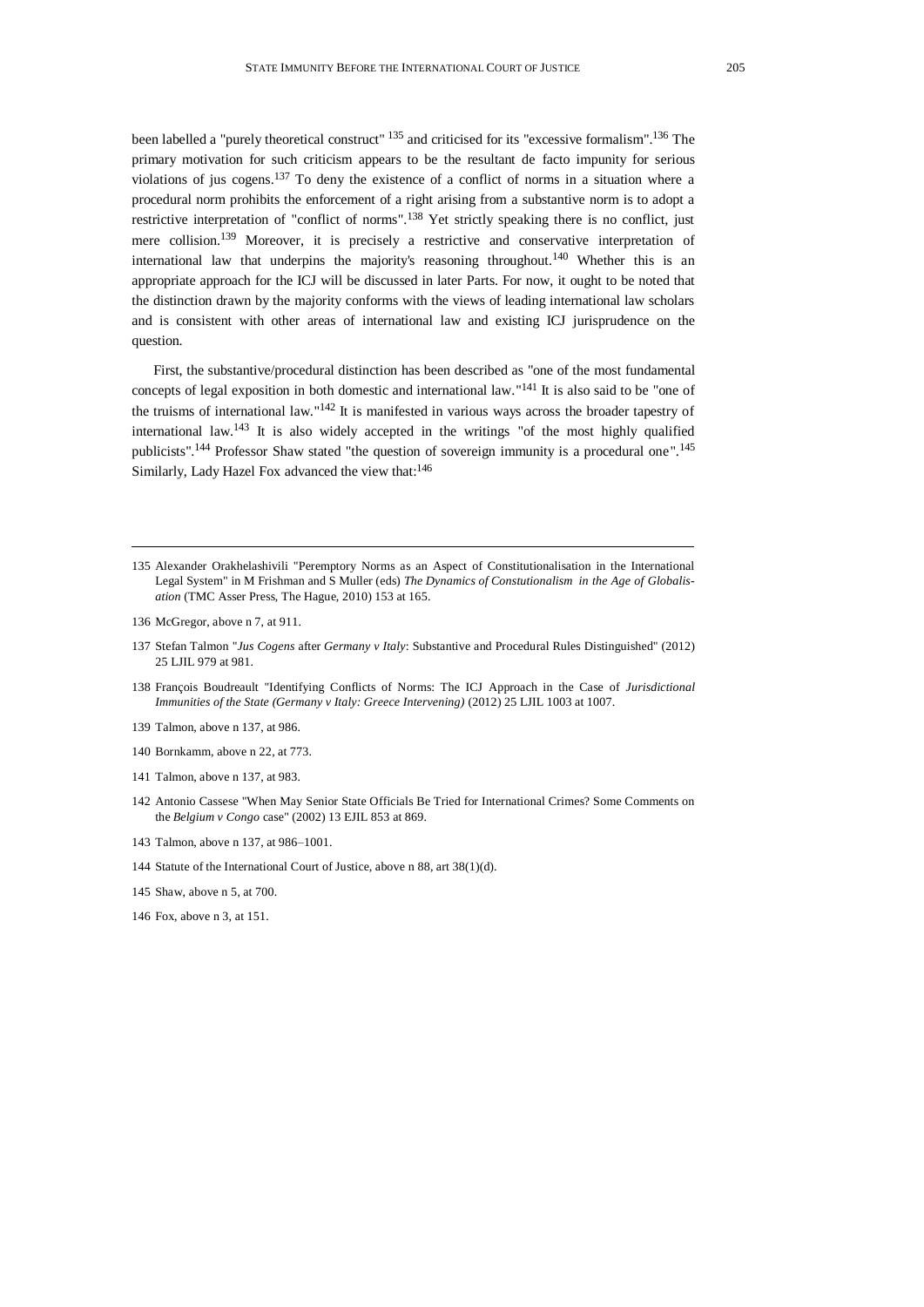#### 206 (2013) 44 VUWLR

State immunity is a procedural rule going to the jurisdiction of a national court. It does not go to substantive law; it does not contradict a prohibition contained in a jus cogens norm but merely diverts any breach of it to a different method of settlement.

Moreover, the ICJ has consistently adopted this conceptualisation. In *Armed Activities on the Territory of the Congo*, the Court held that the jus cogens nature of a rule does not confer jurisdiction on the Court where jurisdiction would not otherwise exist.<sup>147</sup> In *Arrest Warrant of 11 April* 2000, the Court held that violations of norms that "undoubtedly posses[ed] the character of jus cogens," <sup>148</sup> did not impact the individual immunity of a Minister of Foreign Affairs because "jurisdictional immunity is procedural in nature."<sup>149</sup> The same distinction influenced the majority of the ECtHR in *Al-Adsani v United Kingdom*. The ECtHR in that instance held that "immunity is to be seen not as qualifying a substantive right but as a procedural bar on the national courts' power to determine" the case.<sup>150</sup> Although these decisions are not directly on point, they indicate continued recourse to the notion of a separation between procedural and substantive rules of international law.

<span id="page-17-1"></span><span id="page-17-0"></span>The Italian argument would nevertheless be persuasive if jus cogens norms inherently contained a procedural rule guaranteeing their enforcement. This argument has been advanced by Kerstin Bartsch and Bjorn Elberling.<sup>151</sup> It rests on the proposition that jus cogens norms create obligations *erga omnes*: obligations owed to all states and in respect of which all states have a legal interest.<sup>152</sup> The authors conclude that jus cogens norms must, therefore, contain procedural elements preventing limitations to their enforcement.<sup>153</sup> Other authors have opposed this conception of jus cogens, arguing that the universal jurisdiction arising from obligations *erga omnes* does not confer competence on courts which otherwise lack that competence: it merely "obliges the use of those means regularly available."<sup>154</sup>

- 147 *Armed Activities on the Territory of the Congo (New Application: 2002) (Democratic Republic of the Congo v Rwanda) (Provisional Measures)* [2006] ICJ Rep 6 at 32 and 52.
- 148 *Jurisdictional Immunities of the State*, above [n 1,](#page-0-0) at [95] per the majority.
- 149 *Arrest Warrant of 11 April 2000 (Democratic Republic of Congo v Belgium)*, above [n 6,](#page-1-3) at 24 and 25.
- 150 *Al-Adsani v United Kingdom* (2002) 34 EHRR 11 (Grand Chamber, ECHR) at [48].
- 151 Kerstin Bartsch and Björn Elberling "*Jus Cogens* vs State Immunity; Round Two: The Decision of the European Court of Human Rights in the *Kalogeropoulou et al v Greece and Germany* Decision" (2003) 4 German LJ 477 at 487–488.
- 152 *Barcelona Traction, Light, and Power Company, Limited (Belgium v France) (Second Phase, Judgment)*  [1970] ICJ Rep 3 at 32.
- 153 Bartsch and Elberling, above n [151,](#page-17-0) at 487.
- 154 Van Alebeek, above n [17,](#page-2-1) at 352–354. See also Dalila Hoover "Universal Jurisdiction not so Universal: A Time to Delegate to the International Criminal Court" (2011) Cornell Law School Inter-University Graduate Student Conference Papers, Paper 52, at 9–13 for a discussion of the impact of inadequate national legislation on the enforcement of obligations *erga omnes*.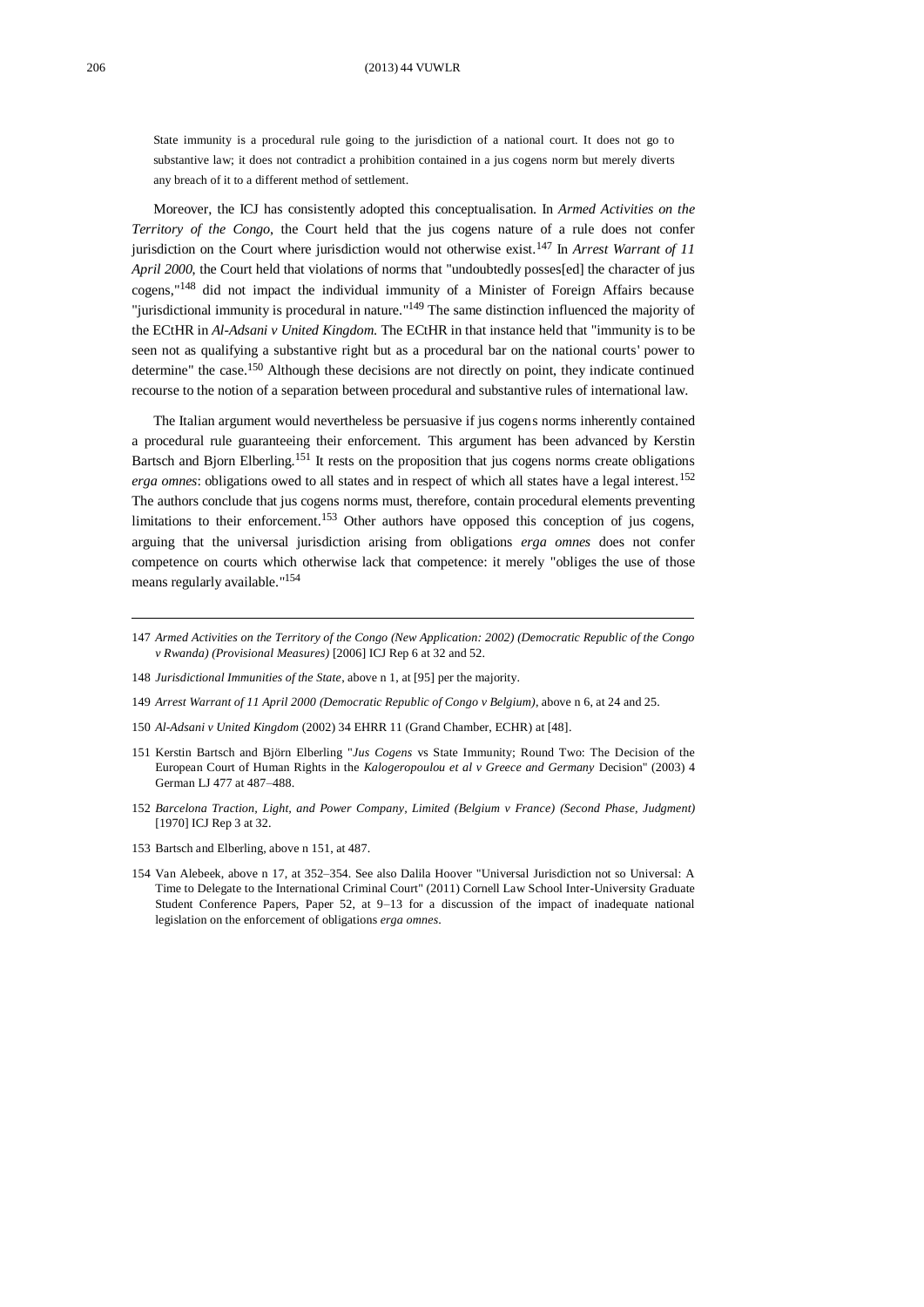The Court also rejected this approach.<sup>155</sup> The Court is correct to deny any automatic link between a violation of jus cogens and a specific legal consequence.<sup>156</sup> The ICJ held in *East Timor*  that even obligations *erga omnes* are separate and distinct from procedural jurisdiction rules and thus cannot override such rules.<sup>157</sup> The Court also rejected the similar argument that rights and obligations arising from the violation of jus cogens norms are of a peremptory character. Although this argument had gained traction before the Inter-American Court of Human Rights, it was not supported by state practice or accepted principle.

In confirming that the rules of state immunity and jus cogens are distinct and do not conflict, the Court made a significant contribution to the law of state immunity and jus cogens.

#### *2 Customary international law as determined by state practice and opinio juris*

The Court relied on an extensive survey of state practice and opinio juris. It will now be argued that the reasoning of the Court in this regard was sound.

The Court proceeded on a correct understanding of the dual elements of customary international law: state practice and opinio juris*.* A rule of customary international law will be recognised where state practice is "settled" among those states "whose interests are specifically affected"<sup>158</sup> by the purported customary international law, although there is no requirement of "absolute rigorous conformity."<sup>159</sup> There is also the requirement of opinio juris: states must have a subjective belief that their practice is obligated under international law.<sup>160</sup>

<span id="page-18-0"></span>The Court undertook a thorough, detailed and accurate analysis of state practice and opinio juris*.* As identified by the Court, there is almost unified state practice rejecting the applicability of the territorial tort exception to immunity for acts of armed forces during conflict.<sup>161</sup> The Court cites equally compelling evidence that state practice denies an exception to immunity in civil claims

<sup>155</sup> *Jurisdictional Immunities of the State*, above [n 1,](#page-0-0) at [95] per the majority.

<sup>156</sup> Thilo Rensmann "Impact on the Immunity of States and Their Officials" in Menno T Kamminga and Martin Scheinin (eds) *The Impact of Human Rights Law on General International Law* (Oxford University Press, Oxford, 2009) 151 at 161.

<sup>157</sup> *East Timor (Portugal v Australia)* [1995] ICJ Rep 90 at 102.

<sup>158</sup> *North Sea Continental Shelf (Federal Republic of Germany v Denmark; Federal Republic of Germany v Netherlands)*, above n [89,](#page-10-1) at 43 and 44.

<sup>159</sup> *Military and Paramilitary Activities in and against Nicaragua (Nicaragua v United States) (Merits)* [1986] ICJ Rep 14 at 98.

<sup>160</sup> Shaw, above n [5,](#page-1-1) at 84.

<sup>161</sup> *Jurisdictional Immunities of the State*, above [n 1,](#page-0-0) at [91] per the majority.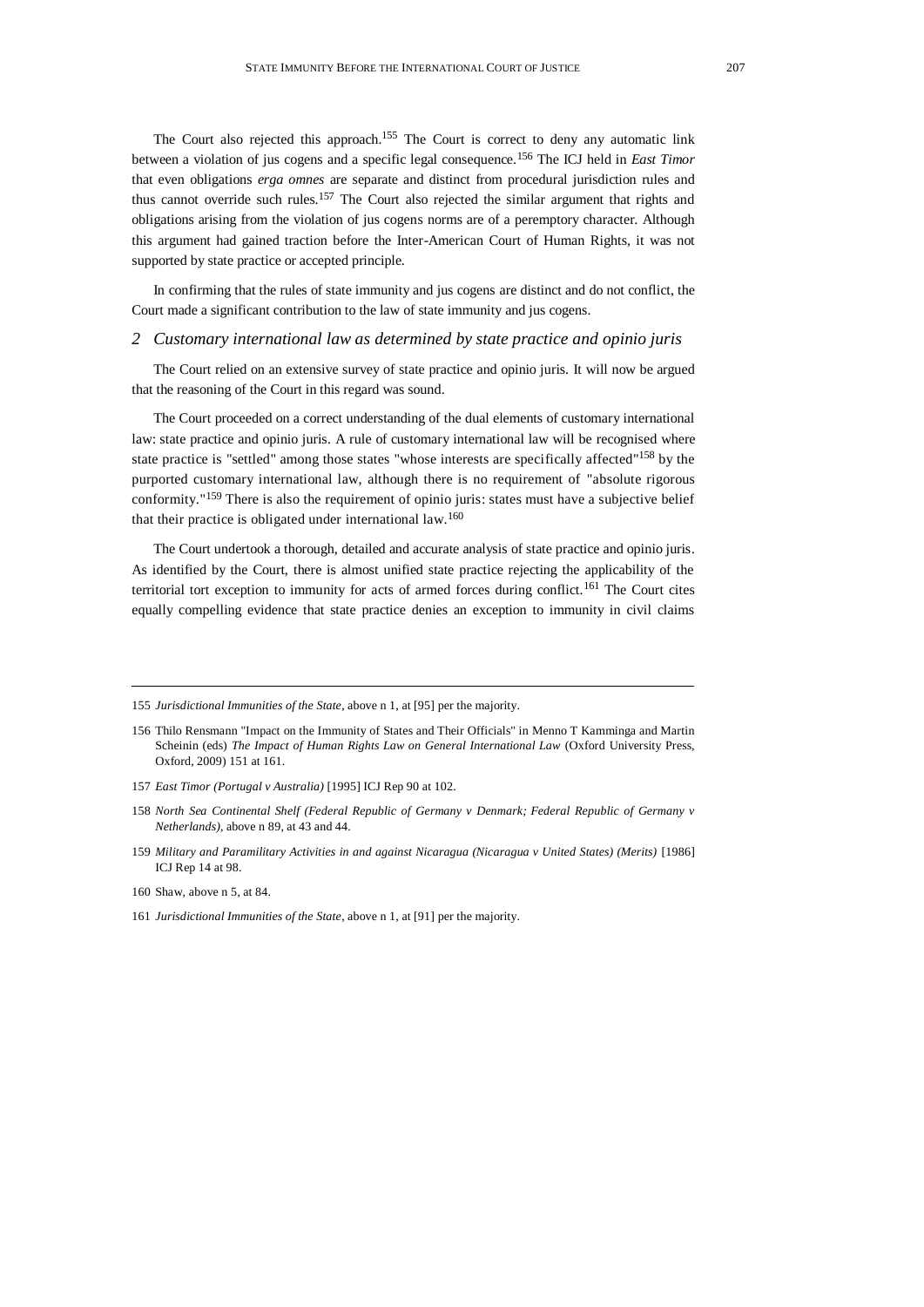#### 208 (2013) 44 VUWLR

relating to serious violations of IHL and jus cogens norms even where there are no alternative means of redress available.<sup>162</sup>

The Court is correct to point out that the only municipal jurisprudence to the contrary is that of Italy. The Greek jurisprudence ought not to be accorded significant weight because taken as a whole it refutes, rather than supports, the Italian contention. As explained earlier, this is the case even though *Prefecture of Voiotia* itself supports Italian state practice.<sup>163</sup>

The purported exception cannot be grounded in national legislation either. At the time of the judgment, the only exception was the United States Foreign Sovereign Immunity Act.<sup>164</sup> Canada has since legislated to create a similar exception.<sup>165</sup> However, the Court is correct to attach little weight to the relevance of this legislation. First, state practice is not required to be in absolute conformity.<sup>166</sup> Moreover, the exceptions are political in nature as the only states that can be sued are those that the United States and Canadian Executives identify as sponsors of terrorism.<sup>167</sup>

In contrast to the thorough analysis provided by the Court, the dissenting judgments failed to consider the issue of state practice adequately or, in some cases, at all. For example, dissenting Judge Yusuf disagreed that state practice supported Germany's position. In his opinion, "state immunity is, as a matter of fact, as full of holes as Swiss cheese." However, no specific examples of the alleged extensive uncertainty were cited.<sup>168</sup> It can be concluded that Judge Yusuf was overstating the matter. It is acknowledged that uncertainty as to the distinction between *acta jure gestionis* and *acta jure imperii* exists in state practice. <sup>169</sup> However, this distinction was not at issue before the Court. With the exceptions of Italian jurisprudence and North American legislation, the state practice relating to the issues before the Court was consistent. Judge Cançado Trindade characterised state practice as "sparse". This led him to conclude that state practice could not prevent the negation of state immunity in cases of grave breaches of jus cogens.<sup>170</sup> However, although the state practice considered by the Court is not universal, it is uniform across those states

- 166 *Military and Paramilitary Activities in and against Nicaragua (Nicaragua v United States)*, above n [159,](#page-18-0) at 98.
- 167 Andrea Gattini "The Dispute on Jurisdictional Immunities before the ICJ: Is the Time Ripe for a Change of the Law?" (2011) 24 LJIL 173 at 174.
- 168 *Jurisdictional Immunities of the State*, above [n 1,](#page-0-0) at [26] per Yusuf J.
- 169 Bankas, above [n 15,](#page-2-2) at 95; Fox, above [n 3,](#page-1-2) at 503.
- 170 *Jurisdictional Immunities of the State*, above [n 1,](#page-0-0) at [294] per Cançado Trindade J dissenting.

<sup>162</sup> At [96] per the majority.

<sup>163</sup> At [76] per the majority.

<sup>164</sup> Foreign Sovereign Immunities Act 28 USC §1605A.

<sup>165</sup> Justice for Victims of Terrorism Act 2012 amending the 1985 State Immunity Act RSC 1985 c s 18.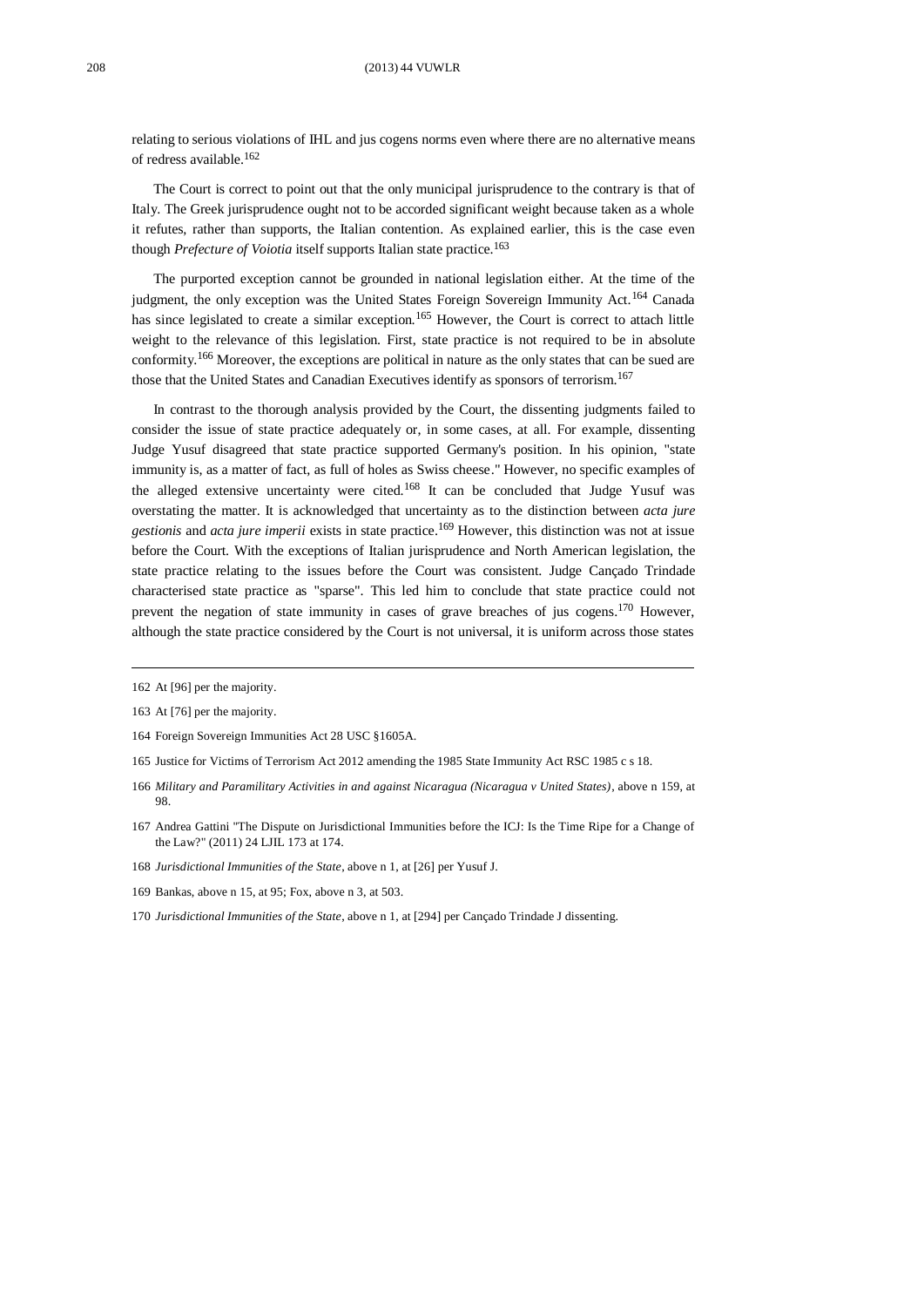whose interests are specifically affected by the matter. As the ICJ held in the *North Sea Continental*  Shelf cases, that is sufficient for the identification of customary international law.<sup>171</sup>

It is, therefore, concluded that the majority reached a correct decision as to what the law is, *de lege lata*.

# *B An Evaluation of Methodology*

Dissenting Judge Cançado Trindade noted that there "seems to be an abyss separating [his] position from that of the Court's majority".<sup>172</sup> This is particularly true with respect to the methodology of each judgment. A comparative analysis of each methodology will now be undertaken, leading to the conclusion that the positivist approach of the majority is, from a legal point of view, more appropriate than Judge Cançado Trindade's value-based dissent.

The Court reached a decision primarily by recourse to an extensive survey of relevant state practice. The methodology was systematically positivistic and source orientated. The underlying question addressed was what the law *is* as opposed to what the law *ought to be*. Judge Koroma explicitly emphasised that "the Court's judgment applies the law as it exists today."<sup>173</sup> The absence of modal verbs such as "ought" and "should" in the judgment also reflects this approach. The ICJ has been criticised for rarely engaging in an "extensive analysis of State practice, let alone extending that to the practice of domestic courts."<sup>174</sup> In this respect, the comprehensive survey of state practice and opinio juris conducted by the Court is noteworthy and ought to be commended.

Nevertheless, this positivist methodology was criticised by the dissenting judges. In particular, Judge Yusuf argued that uncertainty in the law ought not to be resolved by a "formalistic counting exercise of the sparse and conflicting decisions on the matter."<sup>175</sup> In his view, international law is not "a question of relative numbers." <sup>176</sup> Judge Cançado Trindade similarly lamented that the judgment was "over-attentive to facts and oblivious of values."<sup>177</sup> As identified earlier, the dissenting judgments were not grounded in an analysis of state practice. Instead, as Judge Cançado Trindade recognised, they placed greater importance on recourse to "issues of principle and

<sup>171</sup> *North Sea Continental Shelf (Federal Republic of Germany v Denmark; Federal Republic of Germany v Netherlands)*, above n [89,](#page-10-1) at 43.

<sup>172</sup> *Jurisdictional Immunities of the State*, above [n 1,](#page-0-0) at [228] per Cançado Trindade J dissenting.

<sup>173</sup> At [7] per Koroma J.

<sup>174</sup> Andre Nollkaemper "The Role of Domestic Courts in the Case Law of the International Court of Justice" (2006) 5 Chinese JIL 301 at 304; Arthur Mark Weisburd "The International Court of Justice and the Concept of State Practice" (2009) 31 U Pa J Intl L 295 at 368.

<sup>175</sup> *Jurisdictional Immunities of the State*, above [n 1,](#page-0-0) at [27] per Yusuf J dissenting.

<sup>176</sup> At [24] per Yusuf J dissenting.

<sup>177</sup> At [293] per Cançado Trindade J dissenting.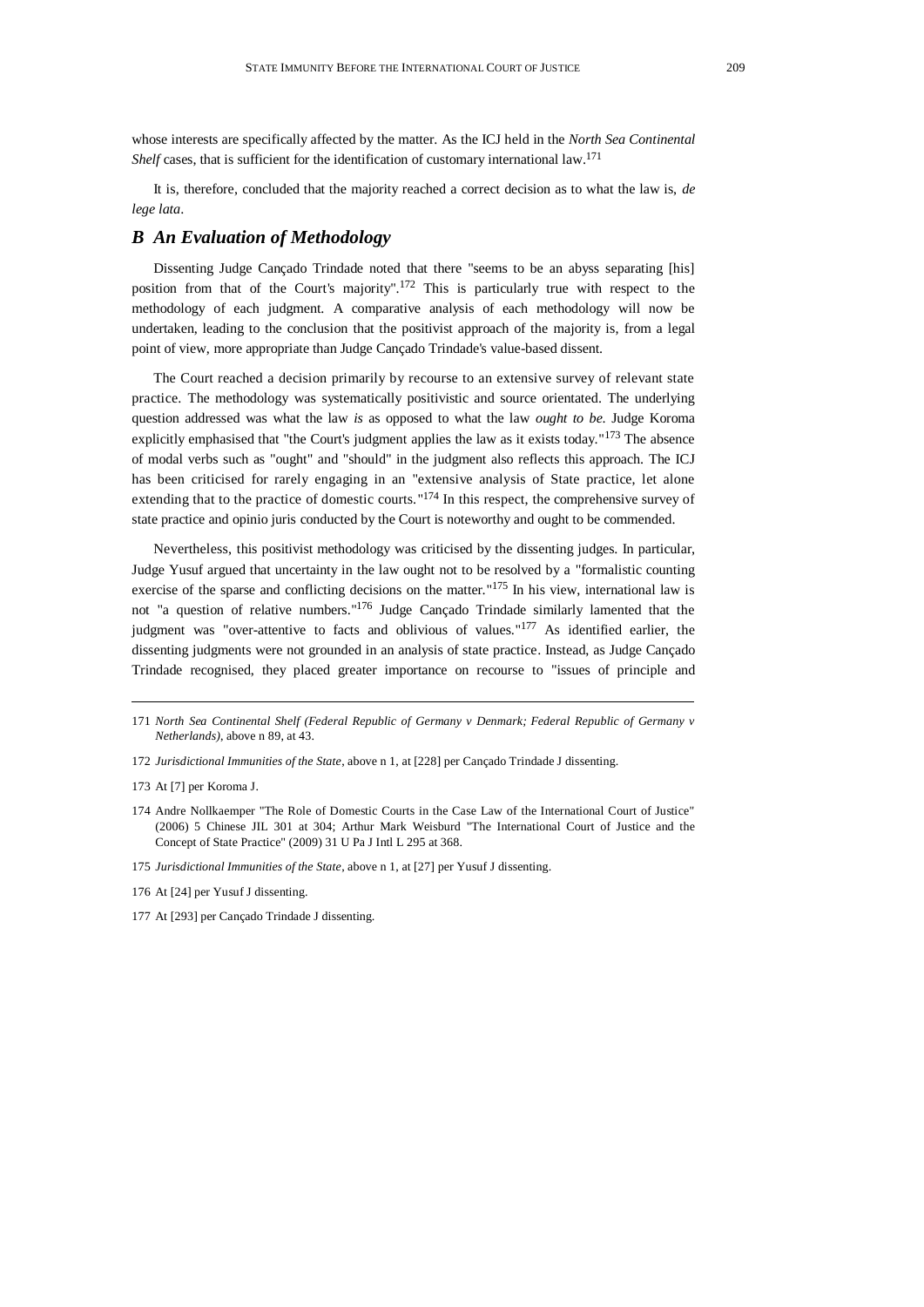fundamental values".<sup>178</sup> Judge Cançado Trindade adopted an approach akin to that of natural legalism and determined the dispute by reference to values such as the realisation of justice and fairness.<sup>179</sup> His progressive and normative assessment of the merits of the case stands in stark contrast to the approach of the majority.<sup>180</sup>

<span id="page-21-0"></span>The unwillingness of the Court to engage in the progressive development of the law has surprised few international law commentators given the Court's traditionally conservative judgments.<sup>181</sup> Yet it ought to be noted that the judicial activism manifest in Judge Cançado Trindade's dissent is neither unique nor unexpected. Although the ICJ generally avoids making decisions on the basis of advancing "large scheme purposes", judges who render separate or dissenting opinions have often adopted such a methodology.<sup>182</sup> These judges conceive their judicial function as one of advancing public values.<sup>183</sup> For example, Judge Manfred Lachs in 1992 characterised the ICJ as "the guardian of legality for the international community."<sup>184</sup> Judge Cançado Trindade's approach is not unexpected given his background as President of the Inter-American Court of Human Rights: an institution described as unique for its humanisation and moralisation of international law.<sup>185</sup>

The starting point for Judge Cançado Trindade was that serious breaches of IHL violated jus cogens. They, therefore, generated state responsibility and an individual's right to reparation. In order to protect the ultimate principle of the realisation of justice, state immunity was refused for grave breaches of jus cogens.<sup>186</sup> Fundamentally, he sought to "secure the ongoing evolution of international law upon humanist foundations."<sup>187</sup> This naturalistic methodology reflects his belief

- 179 Randy E Barnett "Toward a Theory of Legal Naturalism" (1978) 2 J Libertarian Stud 97 at 98.
- 180 Trapp and Mills, above [n 127,](#page-15-0) at 164.
- 181 At 164.
- 182 Fuad Zarbiyev "Judicial Activism in International Law A Conceptual Framework for Analysis" (2012) 3 J Int Disp Settlement 247 at 259.

183 At 254.

- 184 *Questions of Interpretation and Application of the 1971 Montreal Convention arising from the Aerial Incident at Lockerbie (Libyan Arab Jamahiriya v United States of America) (Provisional Measures)* [1992] ICJ Rep 3 at 26; see also Judge Christopher Weeramantry in *Legality of the Threat or Use of Nuclear Weapons (Advisory Opinion)* [1996] ICJ Rep 226 at 533, who referred to the "moralities of the matter and the interest of humanity."
- 185 Ludovic Hennebel "The Inter-American Court of Human Rights: The Ambassador of Universalism" (2011) RQDI Special Edition 57 at 76–87.
- 186 *Jurisdictional Immunities of the State*, above n [1,](#page-0-0) at [129], [227] and [297] per Cançado Trindade J dissenting.
- 187 At [224] per Cançado Trindade J dissenting.

<sup>178</sup> At [300] per Cançado Trindade J dissenting.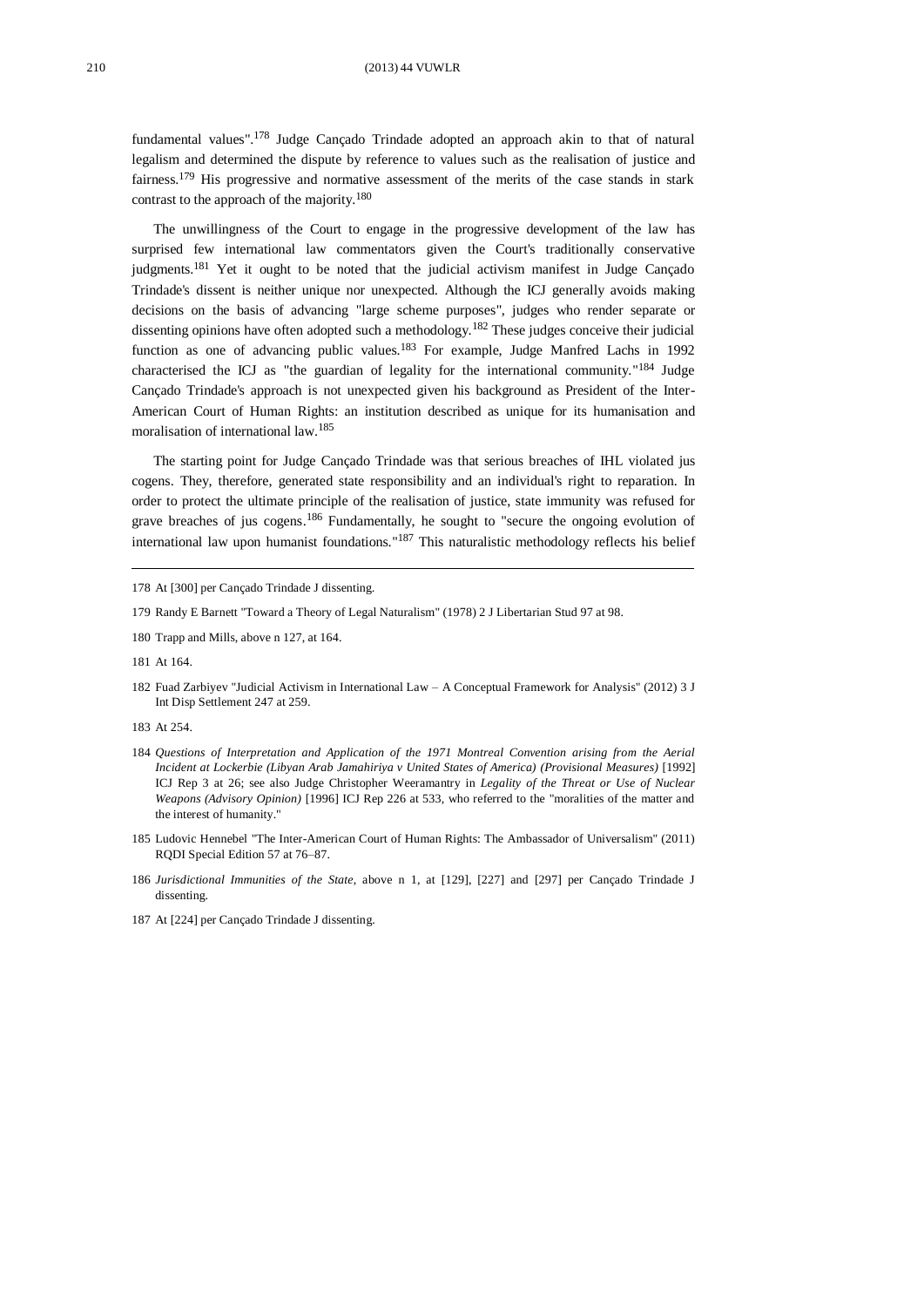that legal positivism is "shortsighted" and an inappropriate method of resolving international legal disputes.<sup>188</sup> In his opinion, "law and ethics go ineluctably together."<sup>189</sup> He opined that this relationship must manifest in the reasoning of the Court if the importance of fundamental human values and the attainment of justice are to be realised.<sup>190</sup> It must be this concern that led the Judge to contend that in order to fulfill its function as "the principle judicial organ of the United Nations" the ICJ must, at times, go beyond the formal sources of international law listed in art 38(1) of the ICJ Statute.<sup>191</sup>

The suggestion that the ICJ should go beyond the wording of art 38(1) in resolving a legal dispute is open to criticism. First, the ICJ has repeatedly emphasised that its function is to state existing law and only decide on the basis of law.<sup>192</sup> It must follow that any decision of the Court can only derive legitimacy by limiting its reasoning to the formal sources of law. Professor Shaw has noted that art 38(1) "is widely recognised as the most authoritative and complete statement as to the sources of international law."<sup>193</sup> There is no indication that ethics or fundamental values ought to be relevant, in and of themselves, in the resolution of a legal dispute before the ICJ. Yet, Judge Cançado Trindade's reasoning expressly incorporated ethics and was guided primarily by recourse to fundamental values.

- 190 At [289] per Cançado Trindade J dissenting.
- 191 At [149] per Cançado Trindade J dissenting.
- 192 Shaw, above n [5,](#page-1-1) at 1065–1066; See also *Fisheries Jurisdiction (United Kingdom v Iceland) (Merits)* [1974] ICJ Rep 3 at 19; *Northern Cameroons (Cameroon v United Kingdom) (Preliminary Objections)* [1963] ICJ Rep 15 at 33; *Armed Activities on the Territory of the Congo (Democratic Republic of the Congo v Uganda) (Judgment)* [2005] ICJ Rep 168 at 190.
- 193 Shaw, above n [5,](#page-1-1) at 1065; Brownlie, above n [10,](#page-2-0) at 5; Statute of the International Court of Justice, above n [88,](#page-10-0) art 38(1):

The Court, whose function is to decide in accordance with international law such disputes as are submitted to it, shall apply:

(a) international conventions, whether general or particular, establishing rules expressly recognised by the contesting states;

- (b) international custom, as evidence of a general practice accepted as law;
- (c) the general principles of law recognised by civilized nations;

(d) subject to the provisions of Article 59, judicial decisions and the teachings of the most highly qualified publicists of the various nations, as subsidiary means for the determination of rules of law.

<sup>188</sup> At [150] per Cançado Trindade J dissenting.

<sup>189</sup> At [289] per Cançado Trindade J dissenting.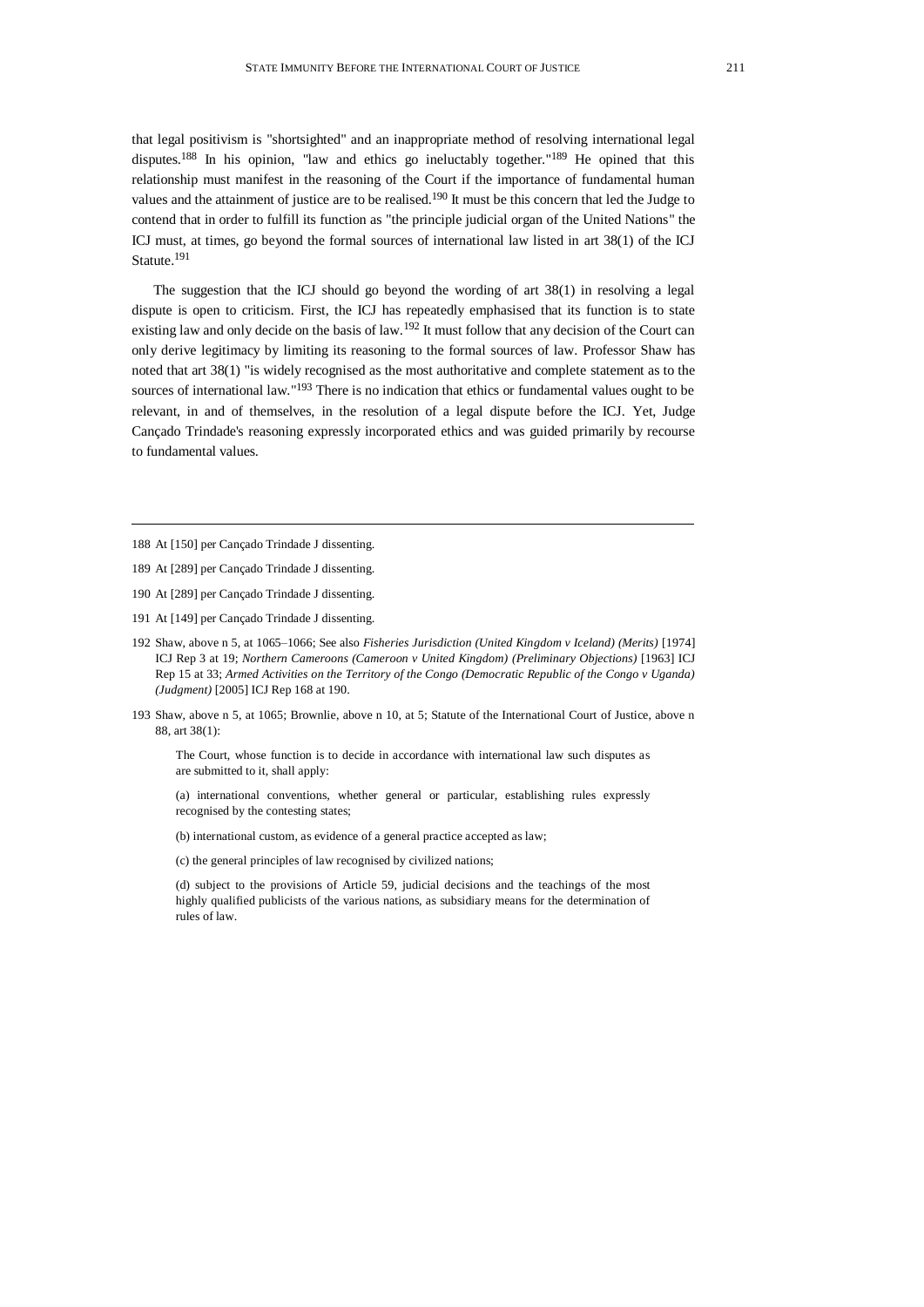<span id="page-23-0"></span>The ICJ ought not to be guided by a subjective evaluation of ethical values. Judge Cançado Trindade provided an example of judicial activism that is inappropriate in the ICJ given it has the primary function not of law-making but of applying law to settle disputes.<sup>194</sup> For this reason, the positivist methodology advanced by the Court is to be commended. The ascertainment of what the law *ought to be* should fall outside the role of the ICJ as it is an international judicial body existing in a decentralised international legal order which accords sovereign states formal independence and equality.<sup>195</sup>

The methodology of the dissenting judgments could be legitimised by conceptualising the focus on values as an identification of "general principles of law" in accordance with art  $38(1)(c)$ . However, general principles cannot be derived from purely ethical considerations. This is because the intention of art  $38(1)(c)$  is to "authorise the Court to apply general principles of municipal jurisprudence ... in so far as they are applicable to relations of States."<sup>196</sup> It was not intended to create a "gateway for principles of natural law."<sup>197</sup> Moreover, general principles were included in the ICJ Statute to serve a gap-filling function in situations where the customary law was unclear.<sup>198</sup> The customary international law on state immunity in cases of violations of jus cogens is not unclear.

Even if conceptualised as recourse to general principles, the methodology of Judge Cançado Trindade remains only partially legitimate, and arguably unnecessary, in the current dispute. If the position at customary international law can be determined by an analysis of state practice and opinio juris, then a formal positivist approach such as that adopted by the Court in this instance is required.

# *V WHAT OUGHT THE LAW TO BE?* **DE LEGE FERENDA**

This Part addresses the issue of *de lege ferenda*: what the state of customary international law ought to be. This discussion is to be distinguished from that relating to what the Court ought to have decided, or what municipal courts ought to decide in light of the judgment. Instead, it proceeds with a reference to policy considerations and recent developments in the international legal order to propose that, in the future, the law ought to contain a narrow exception to state immunity from

<sup>194</sup> Alan Boyle and Christine Chinkin *The Making of International Law* (Oxford University Press, Oxford, 2007) at 266.

<sup>195</sup> Brownlie, above n [10,](#page-2-0) at 289; Zarbiyev, above n [182,](#page-21-0) at 270.

<sup>196</sup> Brownlie, above n [10,](#page-2-0) at 16.

<sup>197</sup> GJH van Hoof *Rethinking the Sources of International Law* (Kluwer Law and Taxation Publishers, Deventer, 1983) at 139.

<sup>198</sup> Niels Petersen "Customary Law Without Custom? Rules, Principles, and the Role of State Practice in International Custom" (2008) 23 Am U Intl L Rev 275 at 307; Jasper Finke "Sovereign Immunity: Rule, Comity or Something Else?" (2011) 21 EJIL 853 at 873.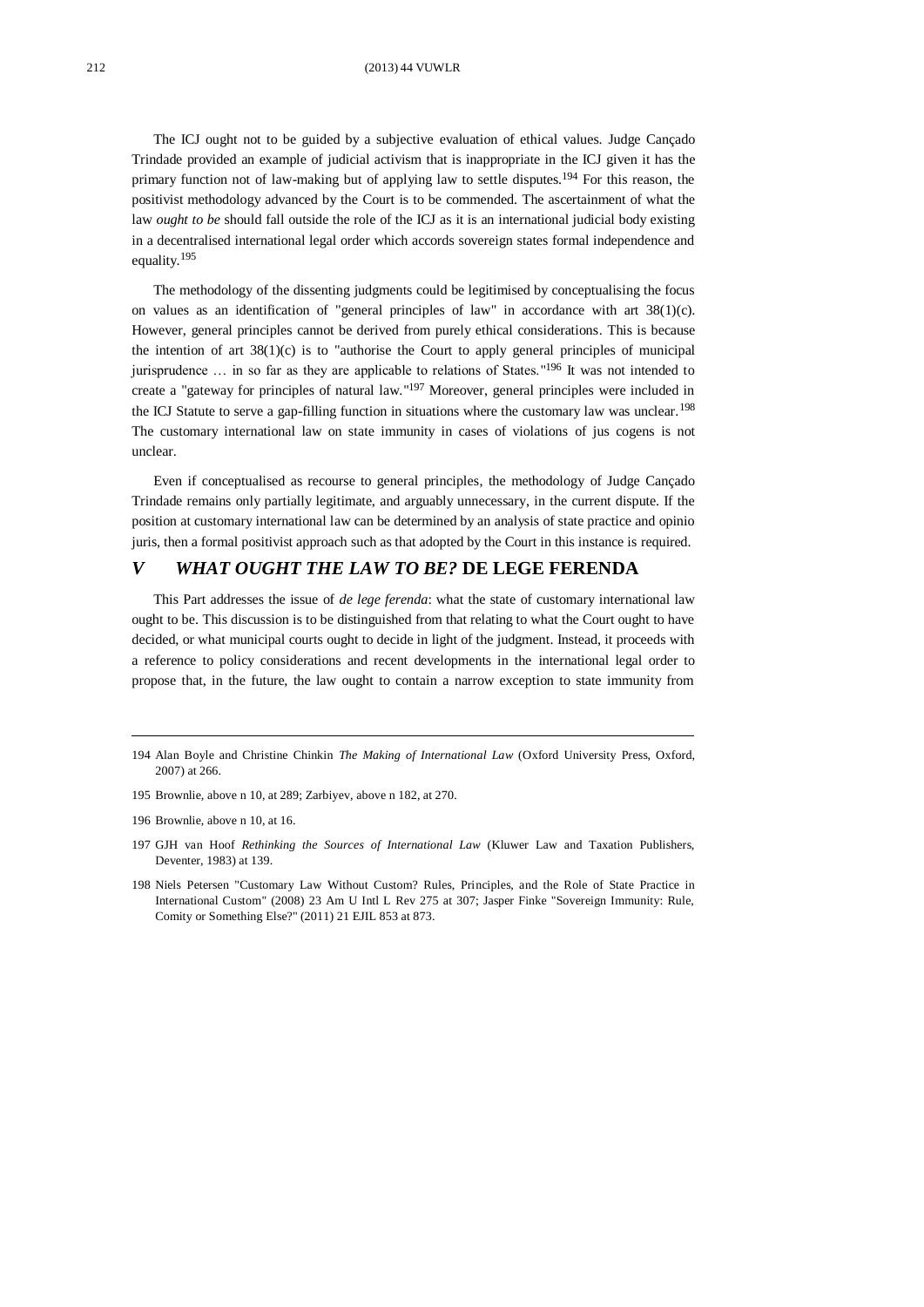jurisdiction for serious breaches of jus cogens norms where there are no alternative avenues of redress.

## *A Policy Arguments*

Germany advanced two policy arguments rejecting the proposed exception. Both were motivated by the concern that it would undermine the stability of the international legal system. First, all peace settlements would be destabilised by the possibility of subsequent individual claims for compensation. Second, weakened states would be subject to near limitless liability.<sup>199</sup>

<span id="page-24-1"></span><span id="page-24-0"></span>Neither argument withstands scrutiny. First, a removal of immunity does not, per se, confer jurisdiction on domestic courts.<sup>200</sup> Often, it has been argued that there is a need to establish a territorial link between the cause of action and the forum state.<sup>201</sup> Moreover, the doctrine of *forum non conveniens* allows courts to stay proceedings if it is more appropriate that the case be heard in another forum.<sup>202</sup> Second, the requirement of the exhaustion of all alternative remedies would prevent the floodgates from opening and thereby mitigate the "near limitless liability."<sup>203</sup> This is because the resources required to exhaust all alternative avenues would necessarily prevent many otherwise eligible victims from bringing a claim.<sup>204</sup> Third, a state may remain immune from enforcement proceedings even when subject to jurisdiction. The Court confirmed that in the absence of consent a state will be immune from enforcement unless the property at issue is used for a commercial purpose or is specifically allocated for the satisfaction of a judicial claim.<sup>205</sup> Thus immunity from enforcement is distinct from, and far exceeds, jurisdictional immunity.<sup>206</sup> Such immunity would prevent the destabilisation of the international order.

203 *Jurisdictional Immunities of the State*, above [n 1,](#page-0-0) at [6] per Judge Koroma.

<sup>199</sup> Federal Republic of Germany, above [n 73,](#page-8-0) at [112]–[114].

<sup>200</sup> Amnesty International "Germany v Italy: The Right to Deny State Immunity When Victims Have No Other Recourse" (2011, Amnesty International Publications, London) at [24]; Craig Forcese "De-immunizing Torture: Reconciling Human Rights and State Immunity" (2007) 52 McGill LJ 127 at 156.

<sup>201</sup> Donald Francis Donovan and Anthea Roberts "The Emerging Recognition of Universal Civil Jurisdiction" (2006) 100 AJIL 142 at 155; Amnesty International, above [n 200,](#page-24-0) at [24].

<sup>202</sup> Elihu Lauterpacht *Aspects of the Administration of International Justice* (Grotius Publications, Cambridge, 1991) at 56; Donovan and Roberts, above [n 201,](#page-24-1) at 155; Amnesty International, above [n 200,](#page-24-0) at [25].

<sup>204</sup> Amnesty International, above n [200,](#page-24-0) at [27].

<sup>205</sup> *Jurisdictional Immunities of the State*, above [n 1,](#page-0-0) at [115]–[119] per the majority.

<sup>206</sup> Fox, above [n 3,](#page-1-2) at 56; UN Convention, above [n 37,](#page-4-0) art 19.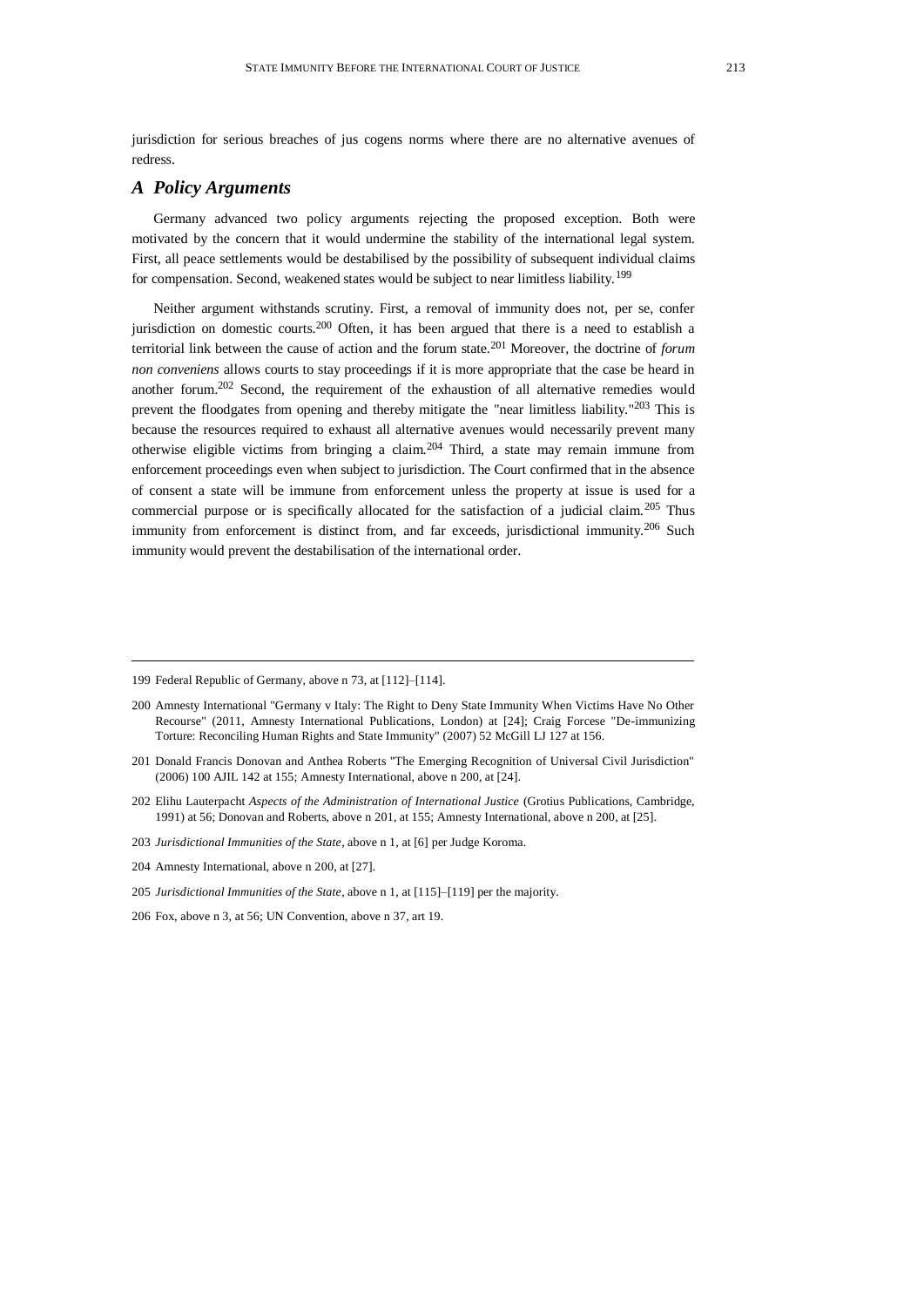Moreover, the proposed exception would protect and enhance the rights of access to justice and to an effective remedy.<sup>207</sup> It would also assist in the removal of impunity for serious violations of international law.<sup>208</sup> Policy, therefore, supports rather than opposes the proposed exception.

## <span id="page-25-0"></span>*B Developments in the International Legal Order*

The proposed exception would align state immunity with recent developments in the international legal order. This is an order that is no longer purely state-centric. Respect for state sovereignty is no longer the fundamental value of the international legal order.<sup>209</sup> The individual has risen to prominence.<sup>210</sup> The increasing recognition of obligations *erga omnes* is one example of the movement away from a conception of sovereignty as a shield by which states can avoid accountability for serious international crimes.<sup>211</sup> In 2006 the Secretary General of the Council of Europe asserted that "international law should not regard it as contrary to the dignity or sovereign equality of nations to respond to claims against them or their agents."<sup>212</sup> Furthermore, the focus on collective as opposed to individual reparation for serious violations of fundamental rights has been rendered historical by the Basic Principles on the Right to a Remedy and Reparation adopted by the UN General Assembly in 2005.<sup>213</sup> Developments such as these do not suffice to establish an emerging exception to state immunity. However, the scope and impact of state immunity ought to be re-evaluated to reflect these developments and the contemporary meaning of sovereignty given that state immunity derives from sovereignty.<sup>214</sup> As noted by Maria Gavouneli, immunity is "a classic subject of international law in perennial need of adjustment to contemporary notions of State and the rule of law." 215

- 209 Andrea Bianchi "Immunity versus Human Rights: The *Pinochet* Case" (1999) 10 EJIL 237 at 272.
- 210 *Jurisdictional Immunities of the State*, above n 1, at [35], [36] and [40] per Cançado Trindade J dissenting.
- 211 McGregor, above [n 7,](#page-1-0) at 916; Redress, above n [208,](#page-25-0) at 49.
- 212 "Secretary General's reports under Article 52 ECHR on the question of secret detention and transport of detainees suspected of terrorist acts, notably by or at the instigation of foreign agencies" (28 February 2006) Council of Europe <www.wcd.coe.int> at [100].
- 213 Bornkamn, above n [22,](#page-3-0) at 780.
- 214 At 778; McGregor, above [n 7,](#page-1-0) at 916; Redress, above [n 208,](#page-25-0) at 49–50.
- 215 Maria Gavouneli *State Immunity and the Rule of Law* (Ant N Sakkoulas Publishers, Athens, 2001) at 19.

<sup>207</sup> See for example Francesco Francioni "The Right of Access to Justice under Customary International Law" in Francesco Francioni (ed) *Access to Justice as a Human Right* (Oxford University Press, Oxford, 2007) 47.

<sup>208</sup> Redress *Immunity v Accountability: Considering the Relationship between State Immunity and Accountability for Torture and other Serious International Crimes* (December 2005, The Redress Trust, London) at 4.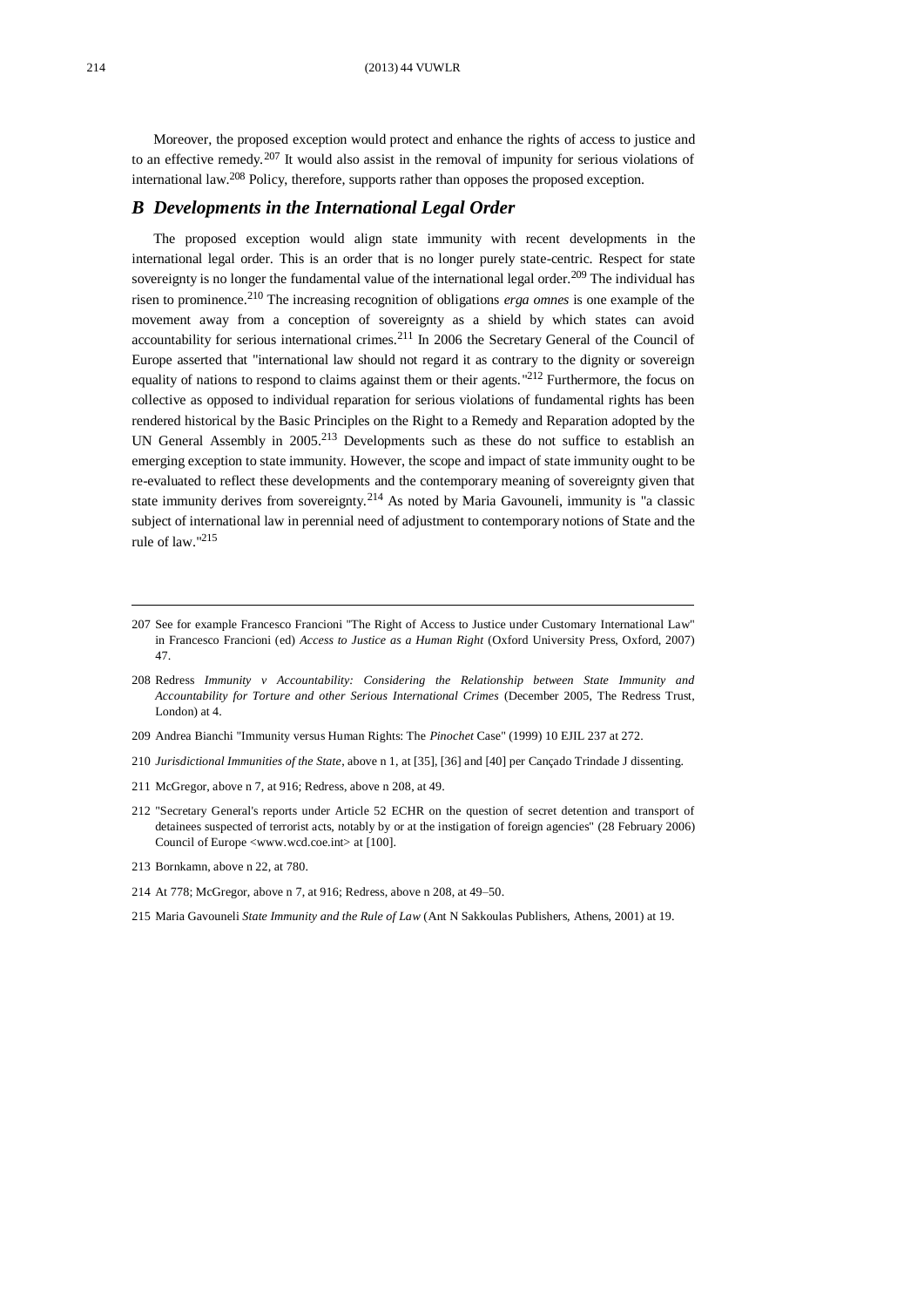The evolution of state immunity to accommodate a development in the international legal order would not be unprecedented.<sup>216</sup> As states featured more prominently in the commercial sphere, national courts created the commercial exception and adopted the restrictive doctrine of state immunity. The normative effects of sovereignty "were reappraised to give way to basic considerations of fairness."<sup>217</sup> A similar reappraisal ought to occur so as to protect those victims of serious breaches of jus cogens who are without alternative means of redress. Crucially, however, the commercial exception arose from state practice and not by the activism of an international judicial body. The same evolutionary process ought to occur to create an exception from immunity for violations of jus cogens in the absence of alternative remedies. Importantly, as the issue is one of customary international law, such an evolution must arise out of state practice and opinio juris, not at the prerogative of an international judiciary.

# *VI THE FUTURE DEVELOPMENT OF THE LAW*

It has been observed that "state immunity is one of the fastest evolving fields of international law."<sup>218</sup> This article will now assess the likely effect of the Court's judgment on the evolution of the proposed exception. Concurring Judge Koroma stated that the judgment does not "prevent the continued evolution of the law on State immunity" because it only applied the law as it exists today.<sup>219</sup> Yet, the very act of measuring the current state of the law will inevitably influence its future.<sup>220</sup> As recognised by the former President of the ICJ, Judge Higgins, "the very determination of specific disputes … does develop international law." 221

## *A Reception of the Judgment in Italy*

The ICJ Statute provides that decisions are binding "between the parties and in respect of that particular case."<sup>222</sup> Article 94(1) of the Charter of the United Nations places an obligation on "each Member of the United Nations … to comply with the decision of [the Court] in any case to which it is a party".<sup>223</sup> The decision of the ICJ binds Italy to "ensure that the decisions of its courts ... infringing the immunity which the Federal Republic of Germany enjoys under international law

218 Fox, above [n 3,](#page-1-2) at vii.

- 219 *Jurisdictional Immunities of the State*, above [n 1,](#page-0-0) at [7] per Koroma J.
- 220 Markus Krajewski and Christopher Singer "Should Judges Be Front Runners? The ICJ, State Immunity and the Protection of Fundamental Human Rights" (2012) 16 Max Plank UNYB 1 at 28.
- 221 Boyle and Chinkin, above [n 194,](#page-23-0) at 270.
- 222 Statute of the International Court of Justice, above [n 88,](#page-10-0) art 59.
- 223 Charter of the United Nations, art 94.

<sup>216</sup> Amnesty International "Germany v Italy: The Right to Deny State Immunity When Victims Have No Other Recourse", above [n 200,](#page-24-0) at [9].

<sup>217</sup> Knuchel, above [n 21,](#page-3-1) at [53].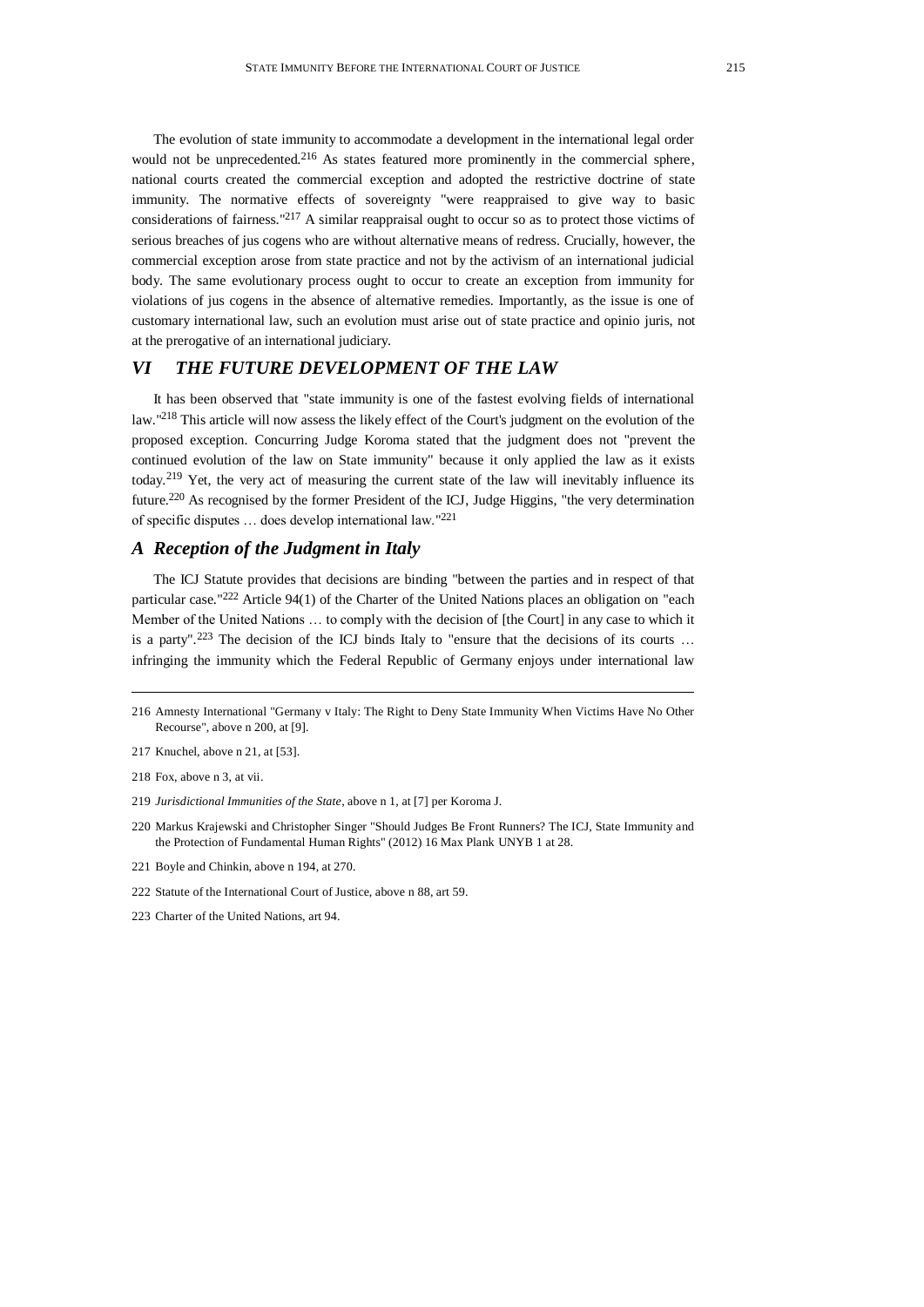cease to have effect". <sup>224</sup> However, the Court stated that the good faith of the wrongful state can be presumed and, therefore, did not formally order injunctive relief.<sup>225</sup> The ICJ opined that "there is no reason to suppose that a State whose act or conduct has been declared wrongful by the Court will repeat that act or conduct in the future.<sup>"226</sup> Italy's international responsibility for a violation of its legal obligations is engaged with respect to the disputed jurisprudence.<sup>227</sup> Should Italy fail to perform its obligations under this judgment, Germany may, in accordance with art 94(2) of the Charter of the United Nations, seek the assistance of the Security Council to enforce the judgment.<sup>228</sup>

These factors suggest that the Italian judiciary will renege on its previously "firm" position.<sup>229</sup> This is supported by statements of the Italian Minister of Foreign Affairs that the Court's ruling confirms a principle of international law and that "Italy will open a consultation process with Germany to resolve the question of the failure to pay compensation for the Italian victims of the Nazi massacres."<sup>230</sup> However, this reception of the judgment cannot be taken for granted. Italian courts are yet to consider the effects of an ICJ judgment on Italian law.<sup>231</sup> Moreover, the Court of Cassation has recently confirmed that fundamental constitutional norms, such as the right to judicial redress for violations of rights, prevail over customary international law.<sup>232</sup> Thus it is likely, although not certain, that the Italian judiciary will accord Germany state immunity in factually similar cases in the future.

## *B Reception of the Judgment in Other States*

The jus cogens exception to state immunity only ever gained momentum in Italian jurisprudence. In light of the preceding analysis the continued development of a jus cogens exception appears unlikely. Yet, it is the reception of the judgment in domestic courts of other states that will determine the immediate future of the law of immunity.

- 226 At [138] per the majority.
- 227 At [136] per the majority.
- 228 Charter of the United Nations, art 94(2).
- 229 *Germany v Milde*, above n [68,](#page-7-0) at [3]–[4].
- 230 "Nazi Massacres: We will open a consultation with Germany on compensation, says Terzi" (7 February 2012) Ministry of Foreign Affairs [<www.esteri.it>](http://www.esteri.it/).
- 231 Lori Fisler Damrosch "Changing the International Law of Sovereign Immunity Through National Decisions" (2011) 44 Vand J Transnatl L 1185 at 1198.
- 232 *Beraldini* Italian Court of Constitution 73, 22 March 2001, (2001) 84 RDI 490 at [3.1]; *Rac Communi di Torre Annunziata et al* Italian Court of Constitution 348, 24 October 2007, (2008) 91 RDI 198 at [4.7].

<sup>224</sup> *Jurisdictional Immunities of the State*, above [n 1,](#page-0-0) at [139] per the majority.

<sup>225</sup> At [138] per the majority.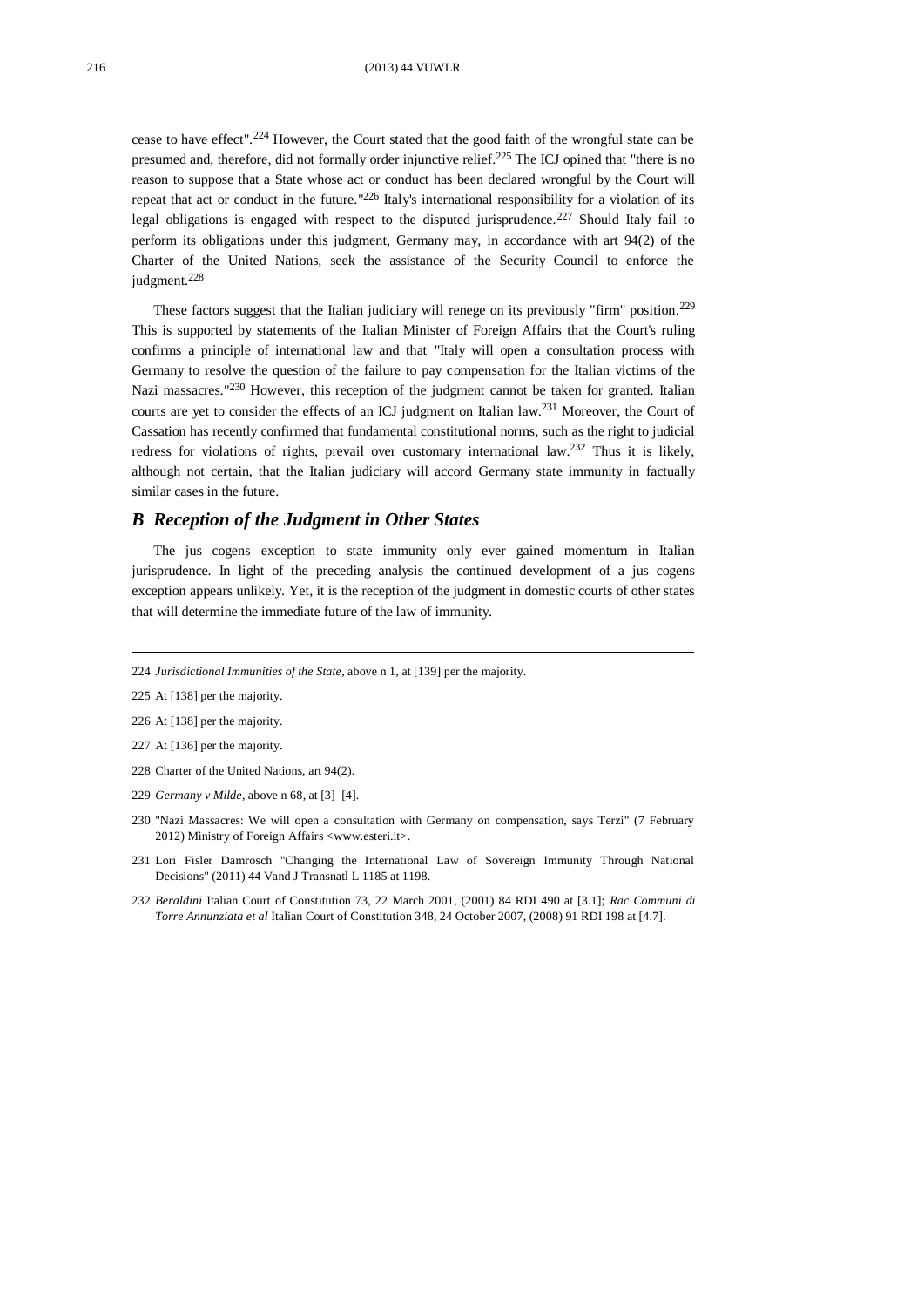Recourse to the judgment in domestic judicial decisions could hinder the evolution of the law by generating a "customary international legal feedback loop".<sup>233</sup> Roger O'Keefe identified this phenomenon in the context of judgments of the ECtHR. In *Al-Adsani v United Kingdom*, <sup>234</sup> and *Kalogeropoulou v Greece and Germany* (*Kalogeropoulou*),<sup>235</sup> the ECtHR held that, as a matter of customary international law, state immunity barred jurisdiction in proceedings for compensation in respect of personal injury or death caused by the violation of international law by a foreign state. These judgments have been relied upon by almost all members of the Council of Europe as authority for the obligation to accord jurisdictional immunity in such cases.<sup>236</sup> Consequently, future decisions of the ECtHR are likely to conclude that customary international law requires immunity in these circumstances.<sup>237</sup> This is notwithstanding the express statement in *Kalogeropoulou* that the judgment "does not preclude a development in customary international law in the future."<sup>238</sup>

Domestic courts tasked with determining whether state immunity attaches to serious violations of IHL may rely on the judgment of the ICJ to find that, as a matter of customary international law, they are obliged to grant immunity. These decisions would add to the state practice of denying a jus cogens exception. This would influence future decisions as to the state of customary international law. The cycle could continue on in perpetuity.

Whether this "feedback loop" eventuates will depend on whether domestic judges are in fact influenced by the judgment of the ICJ. In general, ICJ judgments are authoritative. Professor Shaw has noted that its comments as to the state of the law "are of the highest authority."<sup>239</sup> The United States Third Restatement of Foreign Relations Law specifies that the "judgments and opinions of the International Court of Justice are accorded great weight."<sup>240</sup> Reasoning by recourse to judgments of the ICJ is common in the decisions of national courts.<sup>241</sup> Such reasoning is evident in the House of

- 236 Magdalena Forowicz *The Reception of International Law in the European Court of Human Rights* (Oxford University Press, New York, 2010) at 312.
- 237 O'Keefe, above [n 47,](#page-5-0) at 1017.
- 238 *Kalogeropoulou v Greece and Germany*, above n [59,](#page-6-2) at 547.
- 239 Shaw, above n [5,](#page-1-1) at 1065.
- 240 American Law Institute *Restatement of the Foreign Relations Law of the United States* (3rd ed, St Paul, Minnesota, 1987), § 103(b).
- 241 Sarita Ordonez and David Reilly "Effect of the Jurisprudence of the International Court of Justice in National Courts" in Thomas M Franck and Gregory H Fox (eds) *International Law Decisions in National Courts* (Transnational Publishers, New York, 1996) 335 at 352–369.

<sup>233</sup> O'Keefe, above [n 47,](#page-5-0) at 1017.

<sup>234</sup> *Al-Adsani v United Kingdom*, above n [150.](#page-17-1) 

<sup>235</sup> *Kalogeropoulou v Greece and Germany*, above n [59.](#page-6-2)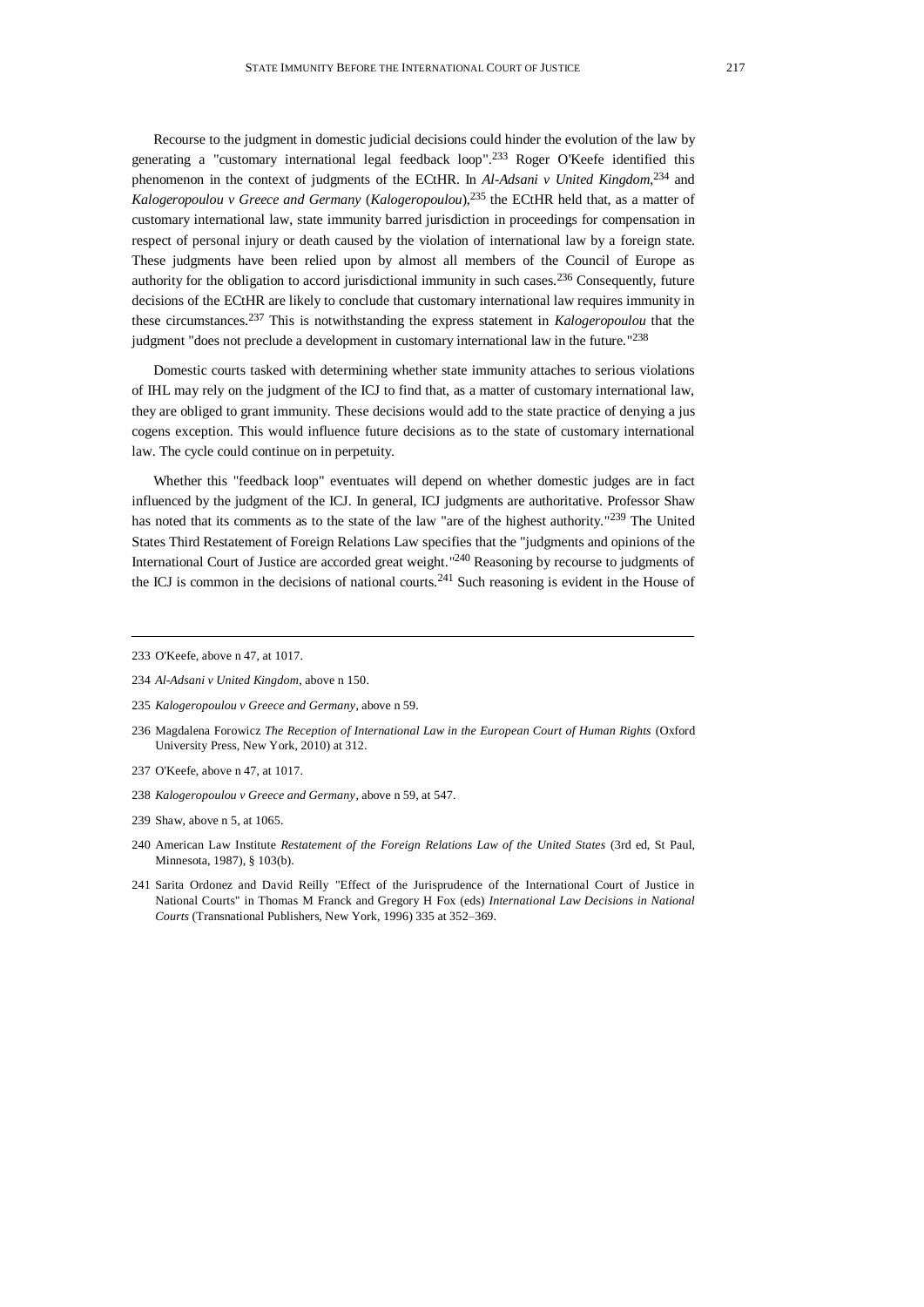Lords judgment in *Jones v Minister of Interior of Kingdom of Saudi Arabia.*<sup>242</sup> Lord Bingham noted that in *Armed Activities on the Territory of the Congo* the ICJ had "made plain that a breach of [a] jus cogens norm of international law does not suffice to confer jurisdiction." <sup>243</sup> That persuaded Lord Bingham to find that such a breach does not "automatically override all other rules of international law."<sup>244</sup> With respect to the present case, the statement made by Greece that the decision "will guide Greek courts in this regard" is testimony to the influence of the ICJ over states that are not technically bound by its judgments.<sup>245</sup>

In theory then, domestic courts will look to the Court's judgment as a guide for similar cases in the future.<sup>246</sup> Thus, the decision appears likely to abate the evolution of the law of state immunity.<sup>247</sup> Yet, it must be remembered that in the field of state immunity the primary actors are courts, not governments. Courts, as contrasted with governments, are more likely to be guided by fundamental concerns of justice.<sup>248</sup> As noted by Kirby J, some judges "tend to be more concerned than others about protecting human rights and fundamental freedoms."<sup>249</sup> Hence, domestic courts may decide to accord little weight to the decision or go to great lengths to distinguish the case on the facts. It is also possible that courts will be influenced to develop an exception to state immunity drawing on Judge Cançado Trindade's dissent. The following words of Chief Justice Hughes of the United States Supreme Court perfectly capture the nature and potential effect of Judge Cançado Trindade's dissent: 250

A dissent in a court of last resort is an appeal to the brooding spirit of the law, to the intelligence of a future day, when a later decision may possibly correct the error into which the dissenting judge believes the Court to have been betrayed.

243 At [24].

244 At [24].

247 Bornkamm, above n [22,](#page-3-0) at 782.

248 At 782.

<sup>242</sup> *Jones v Minister of Interior of Kingdom of Saudi Arabia* [2007] 1 AC 270.

<sup>245</sup> *Jurisdictional Immunities of the State*, above [n 1,](#page-0-0) at [18] per the majority.

<sup>246</sup> Christian Tomuschat "The International Law of State Immunity and its Development by National Institutions" (2011) 44 Vand J Transnatl L 1105 at 1106.

<sup>249</sup> Kirby J "Dissent and the Importance of Judicial Diversity" (Speech to Institute of Judicial Studies of New Zealand, Rotorua, New Zealand, August 2005).

<sup>250</sup> Charles Evans Hughes *The Supreme Court of the United States* (Garden City Publishing, New York, 1928) at 68.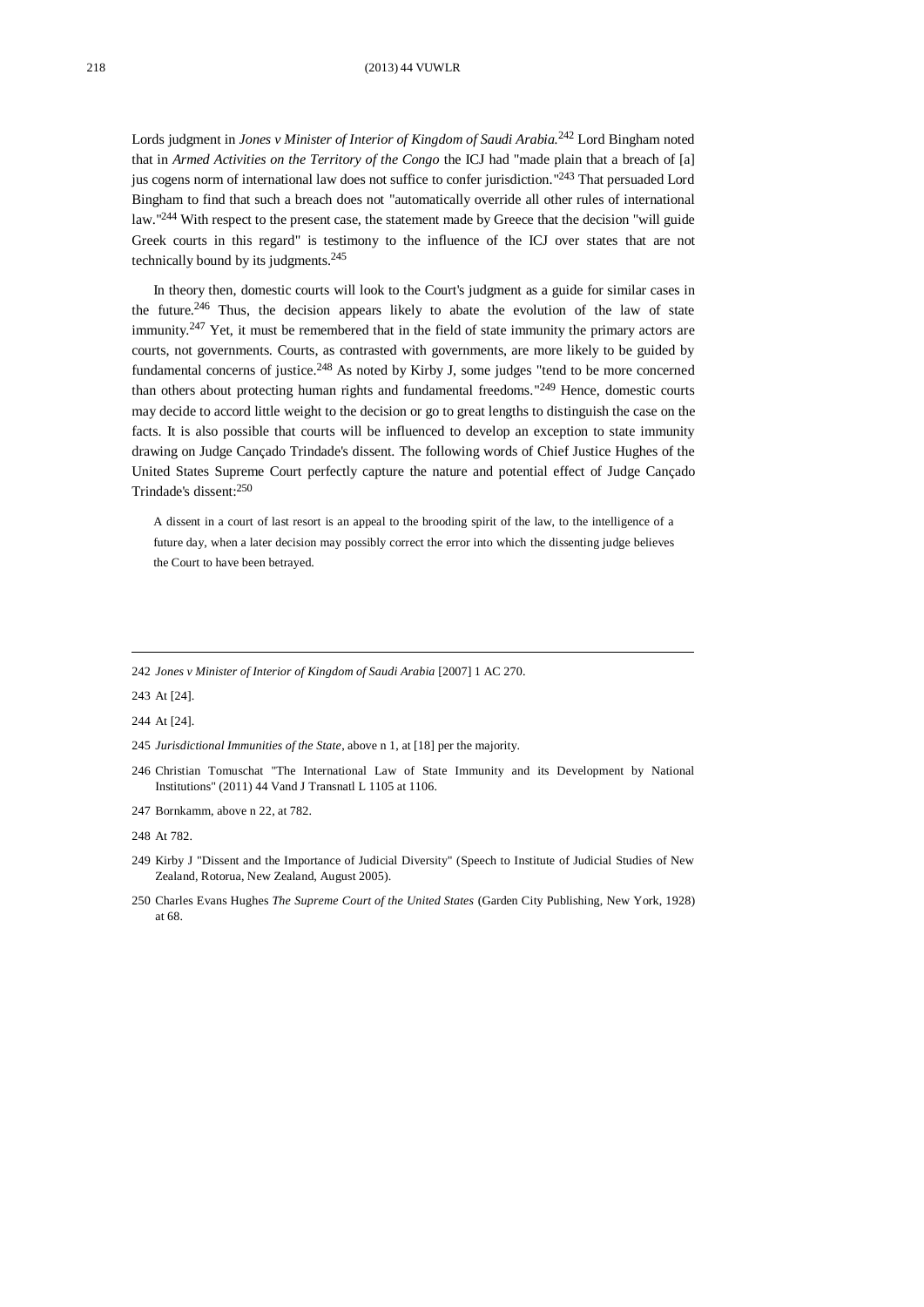Whether judges of the future will align with the dissenting opinion is a question that only time can answer. For the moment it can certainly be concluded that the judgment has the potential to be a powerful restraint on the evolution of the law of state immunity.<sup>251</sup>

# *VII CONCLUSION*

This article has evaluated the recent decision of the ICJ in *Jurisdictional Immunities of the State*. The Court approached the case with a conservative and positivistic interpretation of international law. It held that customary international law continues to accord state immunity to serious violations of jus cogens norms by armed forces during conflict. The judgment is likely to influence domestic courts and, therefore, risks reinforcing the status quo and restraining the development of a jus cogens exception to state immunity. An exception to state immunity where there are no alternative means of redress for victims of serious violations of jus cogens norms would be desirable. However, it is critical that any further exception arises from state practice rather than international judicial activism. In the short term at least, the jus cogens exception to state immunity will remain governed by customary international law. The decision of the ICJ is, therefore, of utmost significance.

<sup>251</sup> Andrea Gattini "The Dispute on Jurisdictional Immunities before the ICJ: Is the Time Ripe for a Change of the Law?" (2011) 24 LJIL 173 at 197.